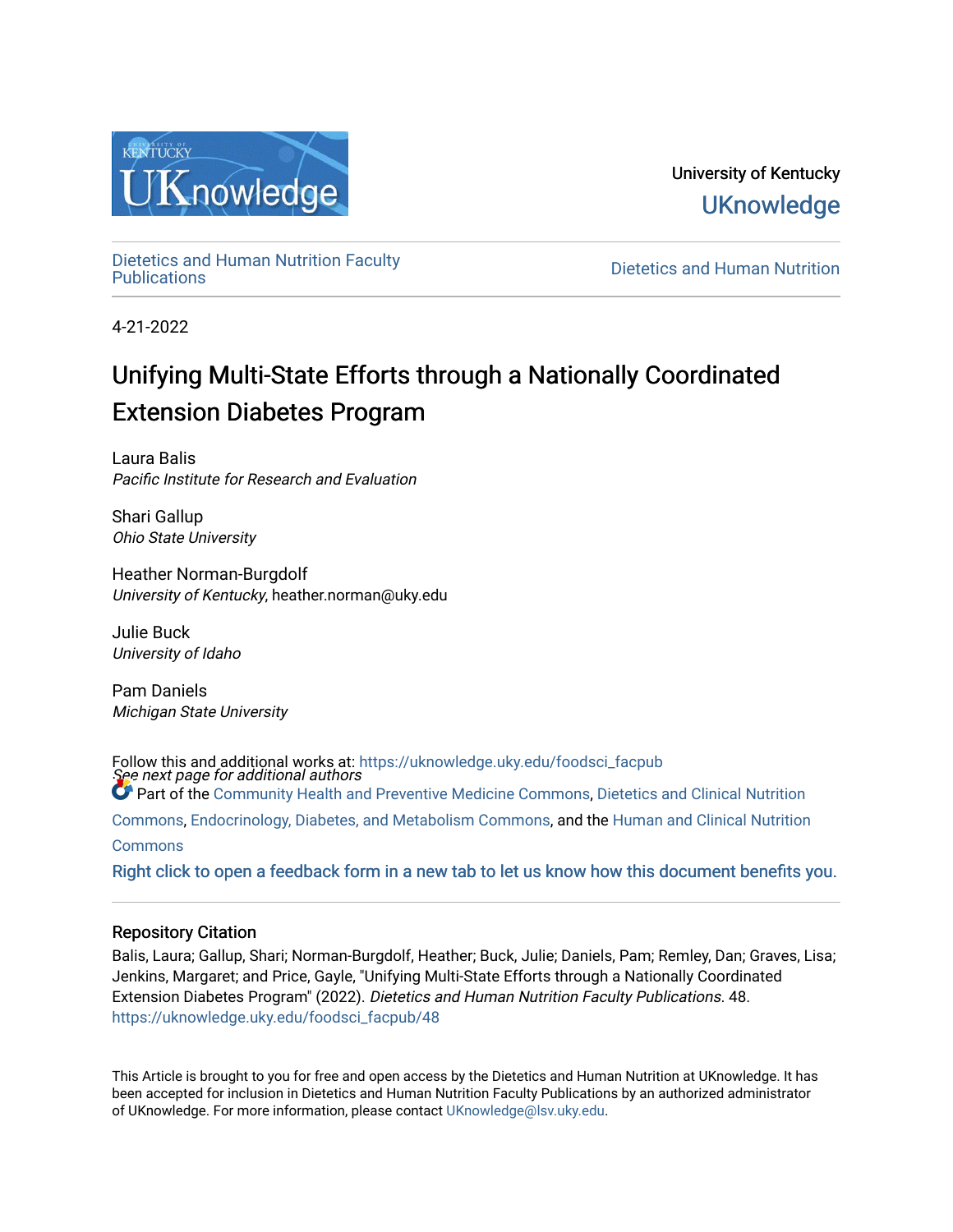## Unifying Multi-State Efforts through a Nationally Coordinated Extension Diabetes Program

## Authors

Laura Balis, Shari Gallup, Heather Norman-Burgdolf, Julie Buck, Pam Daniels, Dan Remley, Lisa Graves, Margaret Jenkins, and Gayle Price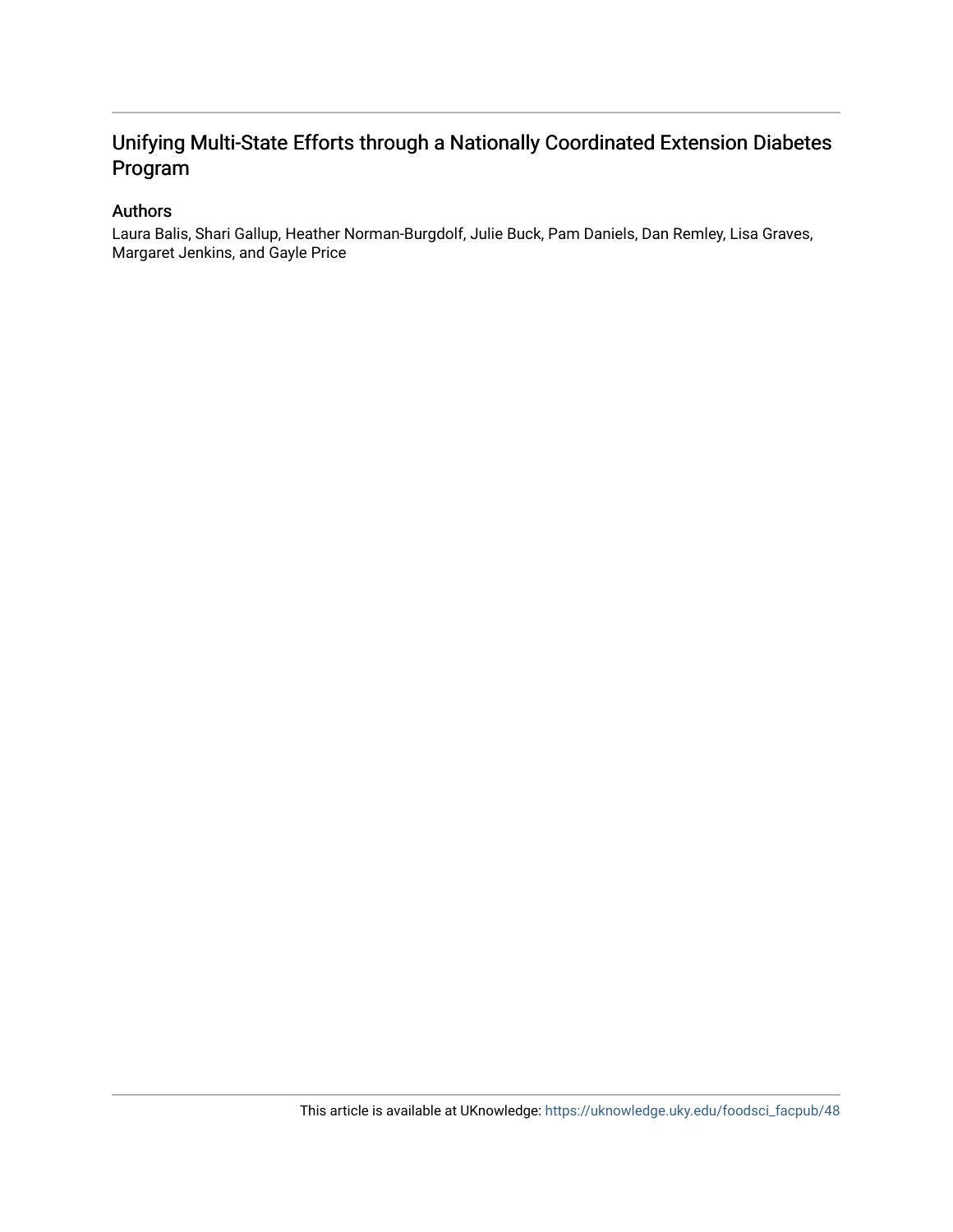## [Journal of Human Sciences and Extension](https://scholarsjunction.msstate.edu/jhse)

[Volume 10](https://scholarsjunction.msstate.edu/jhse/vol10) [Number 1](https://scholarsjunction.msstate.edu/jhse/vol10/iss1) Article 5

4-21-2022

# Unifying Multi-State Efforts Through a Nationally Coordinated Extension Diabetes Program

Laura E. Balis Pacific Institute for Research and Evaluation, laura.e.balis@gmail.com

Shari Gallup Ohio State University, gallup.1@osu.edu

Heather Norman-Burgdolf University of Kentucky, heather.norman@uky.edu

Julie Harker Buck University of Idaho, jhbuck@uidaho.edu

Pam Daniels Michigan State University, danie270@msu.edu

See next page for additional authors

Follow this and additional works at: [https://scholarsjunction.msstate.edu/jhse](https://scholarsjunction.msstate.edu/jhse?utm_source=scholarsjunction.msstate.edu%2Fjhse%2Fvol10%2Fiss1%2F5&utm_medium=PDF&utm_campaign=PDFCoverPages)

Part of the [Education Commons](http://network.bepress.com/hgg/discipline/784?utm_source=scholarsjunction.msstate.edu%2Fjhse%2Fvol10%2Fiss1%2F5&utm_medium=PDF&utm_campaign=PDFCoverPages), [Medicine and Health Sciences Commons,](http://network.bepress.com/hgg/discipline/648?utm_source=scholarsjunction.msstate.edu%2Fjhse%2Fvol10%2Fiss1%2F5&utm_medium=PDF&utm_campaign=PDFCoverPages) and the [Social and](http://network.bepress.com/hgg/discipline/316?utm_source=scholarsjunction.msstate.edu%2Fjhse%2Fvol10%2Fiss1%2F5&utm_medium=PDF&utm_campaign=PDFCoverPages) [Behavioral Sciences Commons](http://network.bepress.com/hgg/discipline/316?utm_source=scholarsjunction.msstate.edu%2Fjhse%2Fvol10%2Fiss1%2F5&utm_medium=PDF&utm_campaign=PDFCoverPages) 

## Recommended Citation

Balis, L. E., Gallup, S., Norman-Burgdolf, H., Buck, J., Daniels, P., Remley, D. T., Graves, L., Jenkins, M., & Price, G. (2022). Unifying Multi-State Efforts Through a Nationally Coordinated Extension Diabetes Program. Journal of Human Sciences and Extension, 10(1), 5. [https://scholarsjunction.msstate.edu/jhse/](https://scholarsjunction.msstate.edu/jhse/vol10/iss1/5?utm_source=scholarsjunction.msstate.edu%2Fjhse%2Fvol10%2Fiss1%2F5&utm_medium=PDF&utm_campaign=PDFCoverPages) [vol10/iss1/5](https://scholarsjunction.msstate.edu/jhse/vol10/iss1/5?utm_source=scholarsjunction.msstate.edu%2Fjhse%2Fvol10%2Fiss1%2F5&utm_medium=PDF&utm_campaign=PDFCoverPages)

This Original Research is brought to you for free and open access by Scholars Junction. It has been accepted for inclusion in Journal of Human Sciences and Extension by an authorized editor of Scholars Junction. For more information, please contact [scholcomm@msstate.libanswers.com](mailto:scholcomm@msstate.libanswers.com).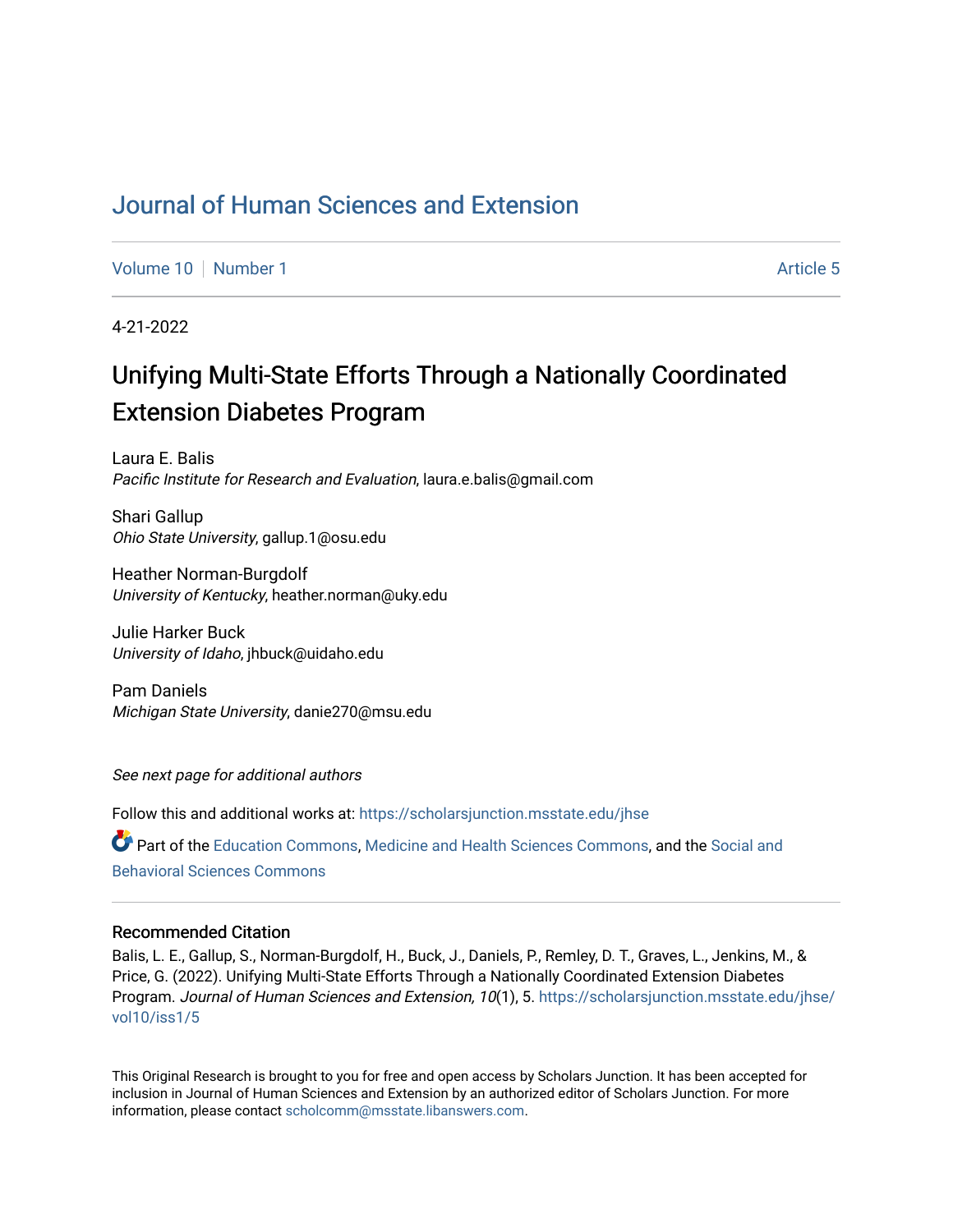## Unifying Multi-State Efforts Through a Nationally Coordinated Extension Diabetes Program

## Acknowledgments

This study was supported by the National Extension Dining with Diabetes Working Group leadership. The authors would like to acknowledge Brian Butler at Ohio State University Extension, who assisted in compiling the data, and the community members who participated in the study.

## Authors

Laura E. Balis, Shari Gallup, Heather Norman-Burgdolf, Julie Harker Buck, Pam Daniels, Daniel T. Remley, Lisa Graves, Margaret Jenkins, and Gayle Price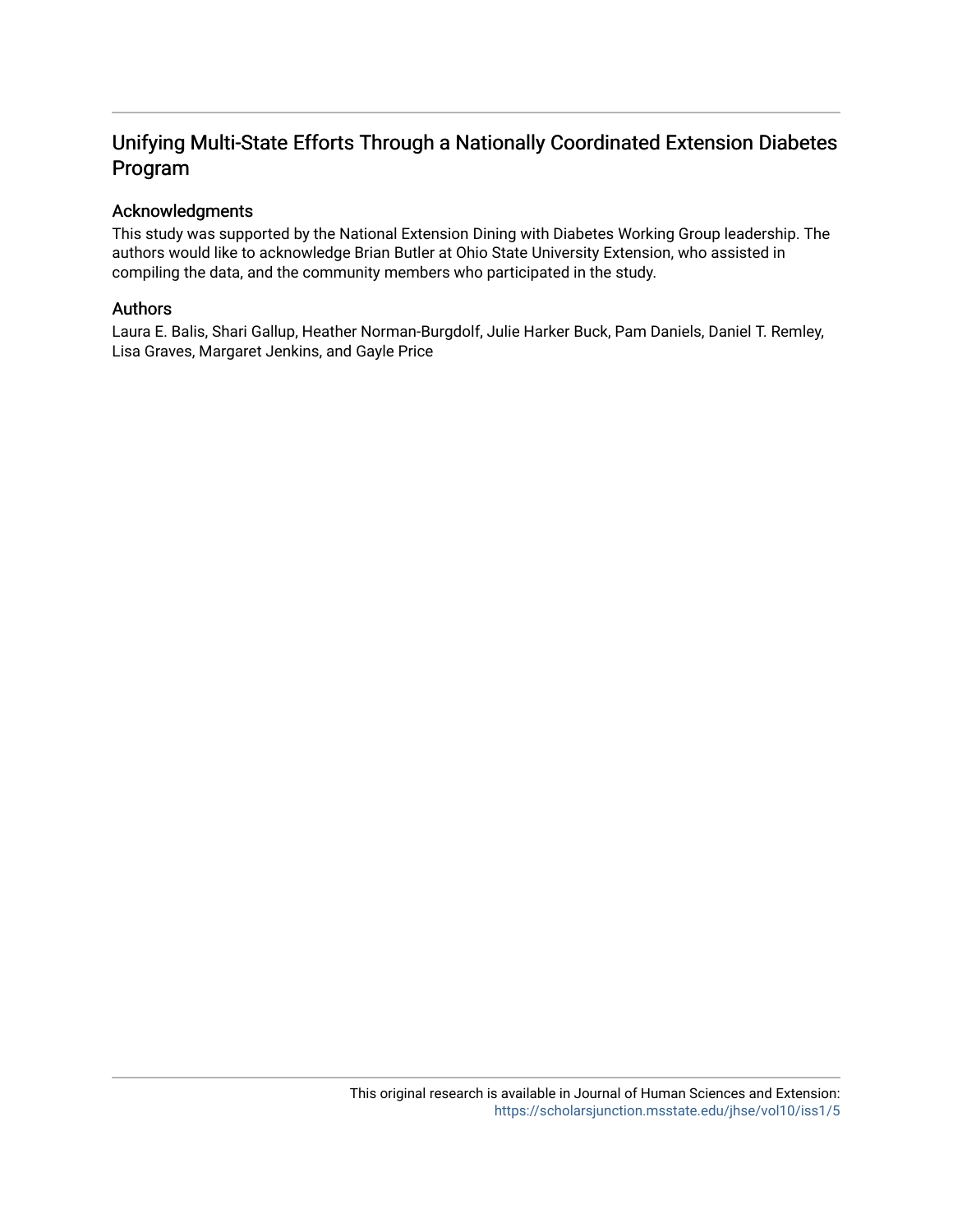## **Unifying Multi-State Efforts Through a Nationally Coordinated Extension Diabetes Program**

## **Laura E. Balis**

*Pacific Institute for Research and Evaluation*

## **Shari Gallup**

*Ohio State University*

#### **Heather Norman-Burgdolf**

*University of Kentucky*

## **Julie H. Buck**

*University of Idaho*

#### **Pam Daniels**

*Michigan State University*

**Dan Remley** *Ohio State University*

# **Lisa Graves**

*Purdue University*

## **Margaret Jenkins**

*Ohio State University*

#### **Gayle Price**

*Kansas State University*

*The Cooperative Extension System translates research to practice and "brings the University to the people" throughout the U.S. However, the system suffers from program duplication and is challenged to scale-out effective programs. One program, Dining with Diabetes (DWD), stands out for its dissemination to multiple states. DWD is a community-based program aimed at improving diabetes management, nutrition, and physical activity behaviors. DWD was coordinated through a national working group and implemented by state Extension systems. A pragmatic, quasi-experimental study was conducted to determine the effectiveness of the national coordination model and the overall impact of DWD. Four states reported data representing 355 DWD participants. Significant differences were found in diabetes management behaviors and knowledge from pre to postprogram. However, there were challenges with data analysis due to state*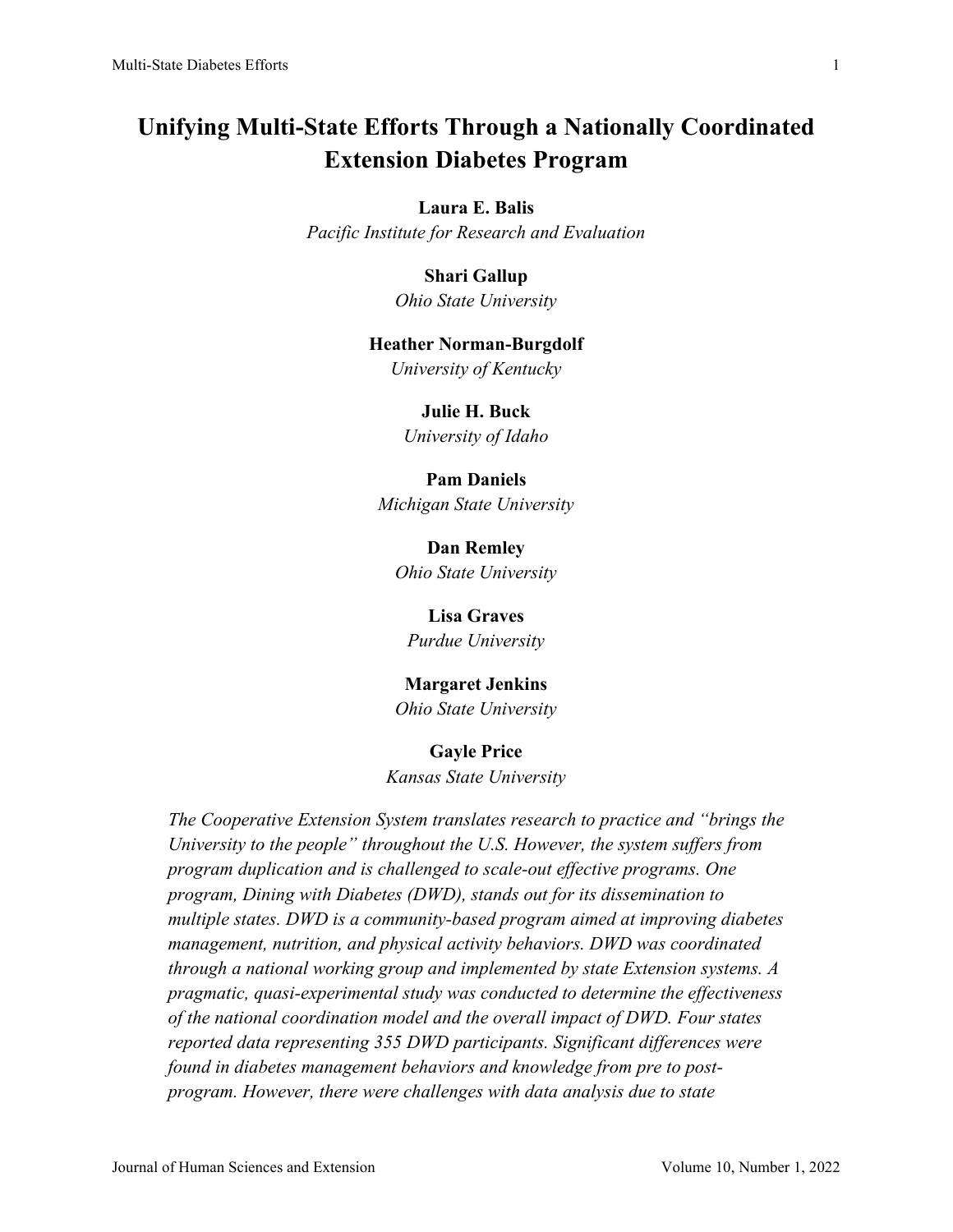*differences in data management. We detail the transition from one state to a national workgroup, strengths and challenges of the national model, and implications for other Extension programs.*

*Keywords:* diabetes, evaluation, implementation, effectiveness, Extension

## **Introduction**

With the release of Cooperative Extension's National Framework for Health and Wellness in 2014, the Extension system has now formalized chronic disease prevention and management as a priority (Braun et al., 2014; Remley et al., 2018). Extension's community ties and broad reach are positioned to significantly impact nutrition and physical activity behaviors impacting chronic disease prevention and management. However, the Extension system has been challenged with program duplication and failing to scale-out (i.e., deliver in new settings to new populations; Aarons et al., 2017) effective programs between states (Balis & Harden, 2019; Balis, Strayer, et al., 2019; Harden et al., 2019). Rather than adapt existing evidence-based programs (i.e., results published in a peer-reviewed journal; National Cancer Institute, 2020) to fit local contexts while maintaining core components (Carvalho et al., 2013; Chambers & Norton, 2016), new statespecific programs are often created. For example, there are over 17 unique older adult physical activity programs delivered in 15 states (Balis, Strayer, et al., 2019) and 14 different versions of Extension walking programs (Harden et al., 2019). This duplication results in inefficient use of Extension resources and low uptake of evidence-based programs – a priority area for the Extension system (Dunifon et al., 2004; Fetsch et al., 2012).

To overcome these challenges, Extension scholars have called for better coordination of programs across states to enhance the adoption, adaptation, delivery, and evaluation of evidencebased programs (Balis et al., 2018; Balis & Harden, 2019; Balis, Kennedy, et al., 2021; Balis, Strayer, et al., 2019; Balis, Strayer, & Harden, 2021; Harden et al., 2021; Harden, Balis, et al., 2020). Solutions include creating a national repository of evidence-based programs to facilitate adoption (Harden, Steketee, et al., 2020), building capacity in program adaptation to retain core components while changing adaptable components to enhance fit in new settings (Balis & Harden, 2021.; Balis, Kennedy, et al., 2021), and comprehensive multi-state planning and evaluation to determine impact beyond the original state (Balis, John, & Harden, 2019; Balis & Strayer, 2019; Downey et al., 2017).

However, this multi-state evaluation is challenging, as programs undergo many practice-based adaptations – making comparisons difficult – and state Extension services tend to use their own evaluation measures rather than adopt common indicators across the country (Balis & Harden, 2019; Balis, Strayer, et al., 2019; Harden et al., 2019). For example, efforts have been underway to establish a common evaluation across Extension walking programs and re-align state programs with the core components of the original evidence-based program, Walk Kansas (Balis & Harden, n.d.) As of yet, a national program has not been established (Harden et al., 2019).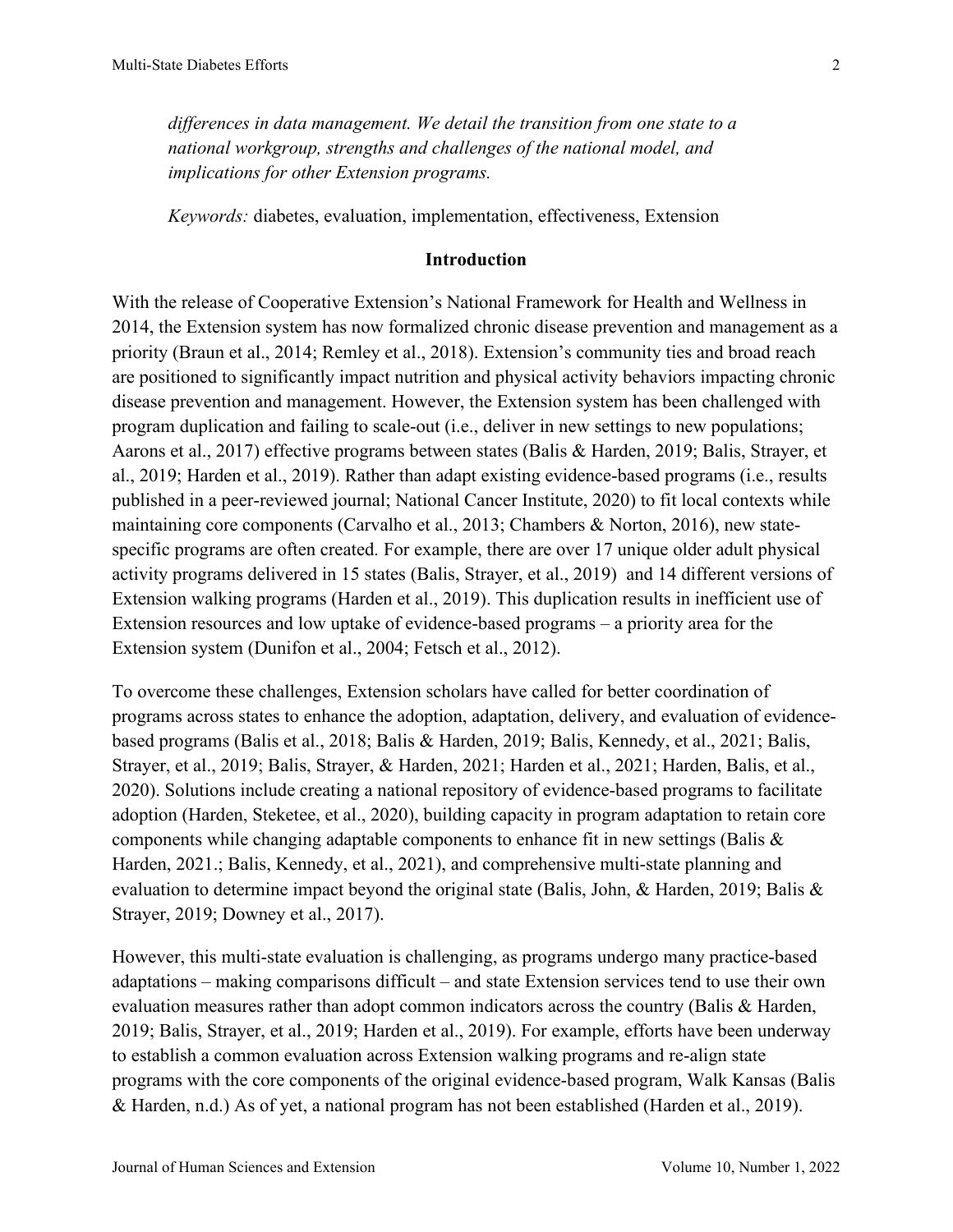One Extension program that has been scaled-out with a common evaluation is Dining with Diabetes (DWD), a program designed to improve diabetes management, nutrition, and physical activity behaviors based on the Social Cognitive Theory (Bandura, 1986). As of 2020, 36 states (72%) have purchased the DWD curriculum, indicating high penetration throughout Extension. DWD is delivered with high fidelity and is evaluated through standard measures across states. Thus, this presented an opportunity to understand 1) the transition of DWD from development and dissemination through one state Extension service to the national working group and 2) the effectiveness of DWD delivered through this nationally coordinated model, with an overall goal of sharing lessons learned and implications for other Extension programs to be effectively scaled-out.

## **History of the National Extension Dining with Diabetes Working Group**

DWD was originally developed by West Virginia University Extension in 1998. The DWD curriculum and resources were disseminated, and other state Extension systems began implementing the program. However, resources (such as the USDA Food Guide Pyramid) quickly became outdated, and the original grant used to develop DWD ended. State Extension services that had adopted DWD began adapting the program. Since there was no national group or administrator providing guidance on program fidelity or delivery, implementation of DWD greatly varied between states, and no national impact was documented.

To address this challenge, in 2012, an educator within Ohio State University Extension facilitated a DWD meeting at the National Extension Association of Family & Consumer Sciences (NEAFCS) annual conference. Extension professionals from 20 states attended the meeting and expressed interest in coordinating DWD nationally. Following the meeting in 2013, strategy experts were hired using a small (\$5,000) grant from the North Central Cooperative Extension Association to help develop a structure and mission statement to drive the work. Notably, this is the only grant received by the working group to date. The National Extension Dining with Diabetes Working Group (NDWD) was formed with a mission to provide leadership and coordination for unified program delivery and evaluation. Initial activities included writing operating guidelines, electing officers, and forming subcommittees.

The original DWD curriculum was updated in 2014, released at the NEAFCS annual conference in 2015, and continues to be used today. DWD is led by educators and includes four two-hour classes and one follow-up class three to six months post-program. Instructors use the Idaho Plate Method (Raidl et al., 2007) to demonstrate food preparation strategies and provide participants the opportunity to taste diabetes-appropriate recipes. Weekly SMART (specific, measurable, attainable, relevant, timely) goal setting is used to move attendees towards behavior changes to improve health outcomes (Hood et al., 2018). In alignment with Extension's open-access policy (Balis, Strayer, et al., 2019; United States Department of Agriculture, n.d.), participants are not required to have diabetes or pre-diabetes to participate.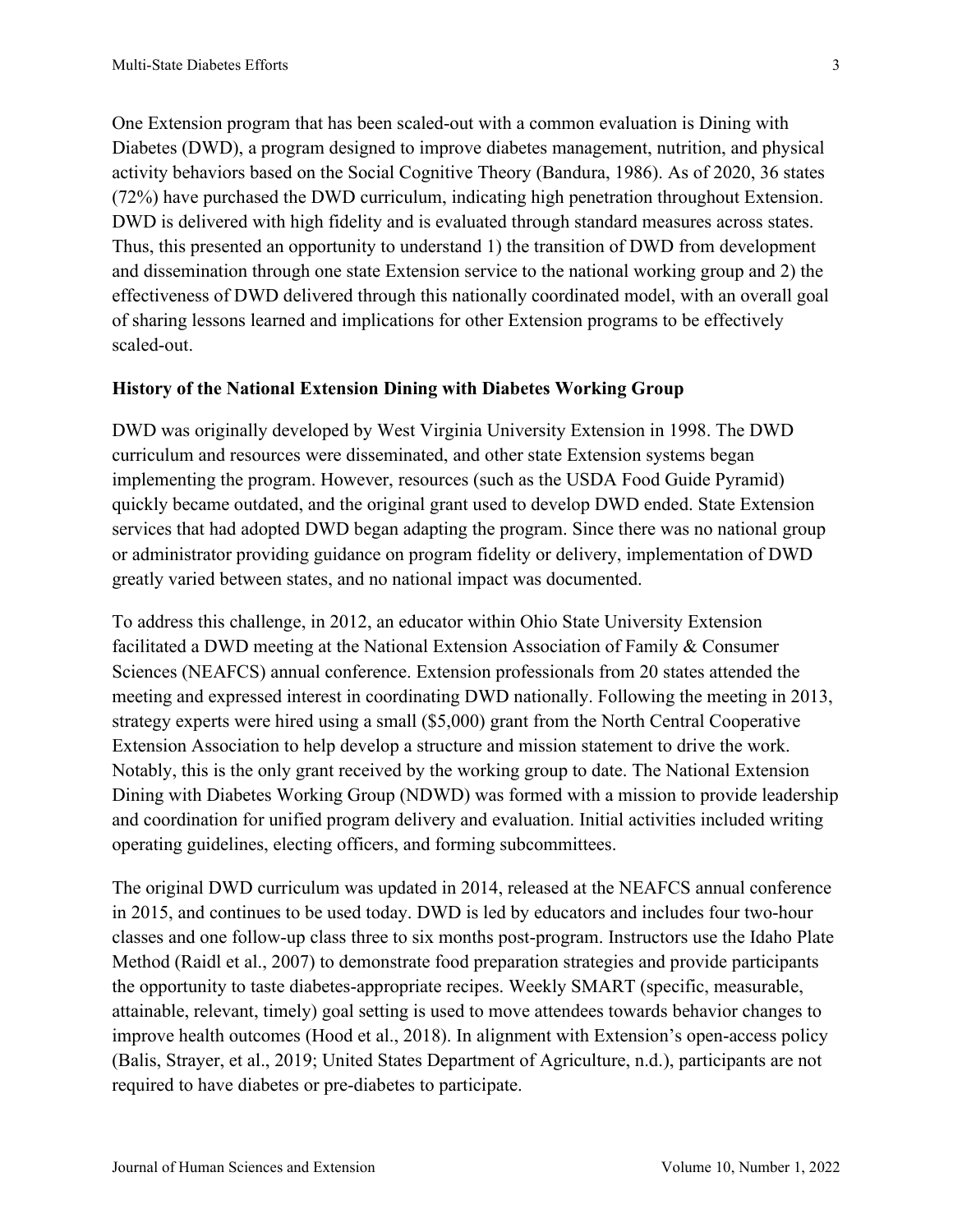## **Need for Empirical Program Evaluation**

While DWD has been disseminated to multiple states throughout Extension, the program's effectiveness when coordinated through the NDWD is unknown. To date, there are only two published studies demonstrating the DWD program's effectiveness within individual states. In Pennsylvania, participants demonstrated significant improvement in diet and physical activity behaviors and reduced hemoglobin A1C after completing the program (Griffie et al., 2018). In Illinois, DWD participants improved knowledge of diabetes and nutrition and increased confidence to improve their diets and prepare healthful meals (Chapman-Novakofski et al., 2005).

Demonstrating national impact can heighten the public value of Extension (Franz, 2014) and determine whether the program has been effectively translated from academic control at one institution to practitioner control (Harden et al., 2021). During the initial years of the NDWD, multi-state data was compiled into national reports, but program results were not empirically analyzed or published for national impact. Therefore, in efforts to understand the effectiveness of DWD, program evaluation results from participating states were analyzed in 2018 to determine the effectiveness of the nationally coordinated model. These findings will be informative for other Extension programs to be effectively scaled-out.

#### **Methods**

The study employed a pragmatic, quasi-experimental, real-world design (Bauer et al., 2015; Dollahite et al., 2016; Glasgow, 2013; Zoellner et al., 2015). That is, we sought to answer the question, "Does this intervention work under usual conditions?" rather than seeking to understand efficacy under ideal control conditions (Thorpe et al., 2009). Thus, in alignment with the pragmatic-explanatory continuum indicator summary (PRECIS) tool (Thorpe et al., 2009), we used existing DWD program delivery and evaluation protocols (including practitionerdesigned surveys). State Extension services delivering DWD were encouraged to share annual program evaluation data for compilation at the national level. Data were gathered from 2018 DWD program attendees in participating states through pre, post, and follow-up paper surveys administered at the first, last, and follow-up classes. Four states shared data in 2018; the respective Institutional Review Boards at Ohio State University, Kansas State University, University of Idaho, and Purdue University approved this study as exempt. All DWD participants in each of the four states were invited and eligible to complete the surveys and provided written informed consent. Marketing for DWD participants included fliers, bulletin boards, social media, websites, newspapers, and connections with stakeholders and medical professionals.

Surveys measured participants' knowledge and self-efficacy, behavior change, and self-reported A1C (Griffie et al., 2018). A1C was considered a secondary outcome, as participants may not have been aware of their levels, and clinical testing may not have aligned with program dates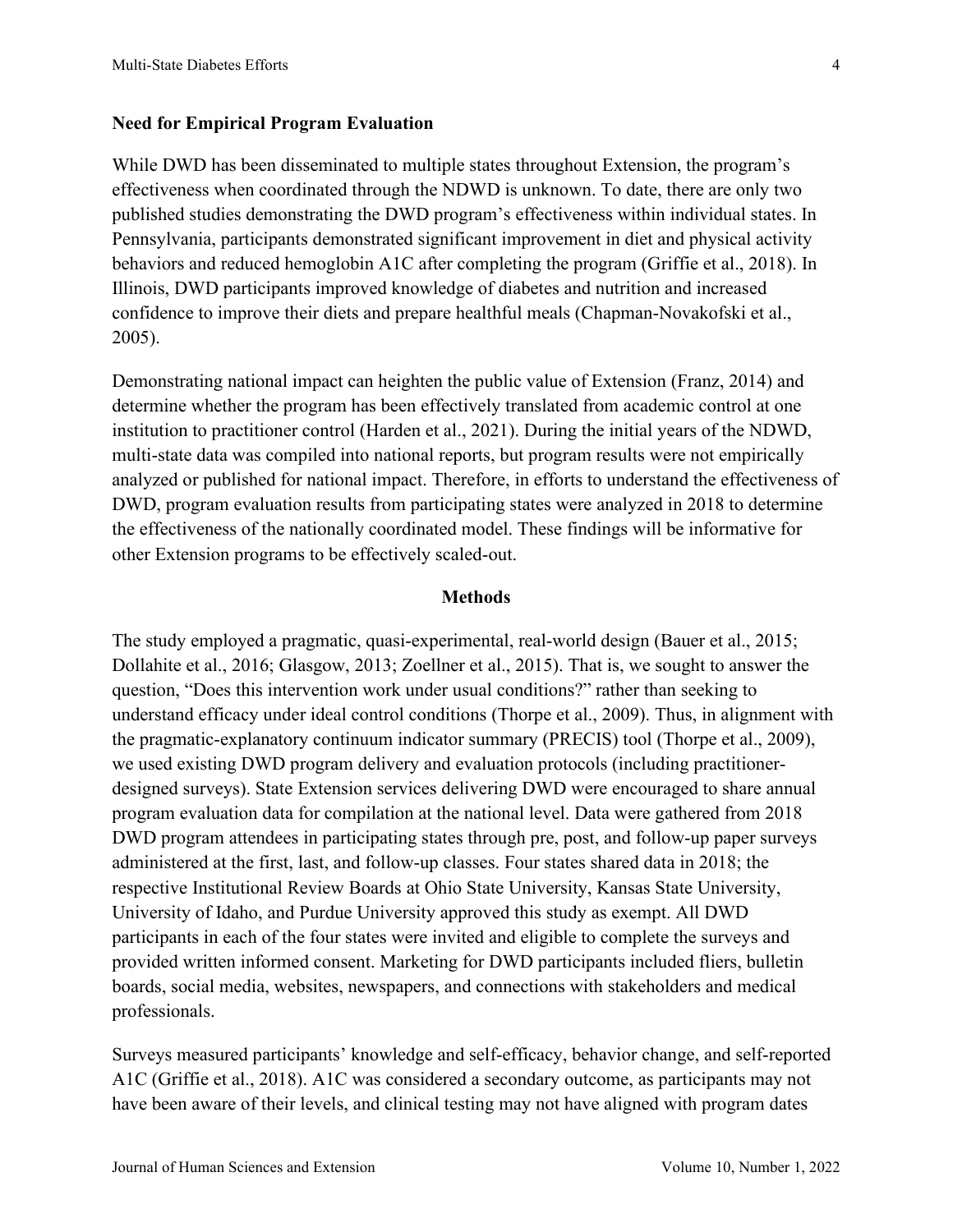(e.g., participants who were tested once per year). Surveys items included 1) knowledge of core concepts (seven categorical items with four to five responses, e.g., According to the Plate Method, non-starchy vegetables are how much of your plate?), 2) frequency of diabetes management (one item), meal planning (three items), and physical activity (one item) behaviors over the past week (response options of zero to seven days, e.g., On how many of the last seven days did you check your feet?), 3) diabetes management self-efficacy (four items; response options of agree, disagree, and unsure; e.g., Diabetes is not that serious, especially when you feel fine), and 4) frequency of nutrition behaviors (five items, five-point Likert scale from never to always, e.g., How often do you eat… fried foods?).

The pre-program survey contained standard demographic items. The post-program and follow-up surveys also assessed 1) advanced physical activity behaviors on dichotomous scales (e.g., Fit exercise into your daily routine), 2) program-specific nutrition behaviors on a dichotomous scale (e.g., I am using recipes provided by this program), and 3) lessons attended. Finally, the preprogram and follow-up surveys asked participants to report their most recent hemoglobin A1C levels. Please see the Appendix for the pre, post, and follow-up surveys.

Statistical analysis was conducted using SPSS (IBM, Version 25). Means and standard deviations of continuous variables and frequencies and proportions of categorical variables were calculated. Friedman test with Bonferroni post hoc Wilcoxon signed-rank tests was used for the knowledge of core concepts, diabetes management self-efficacy, and frequency of nutrition behaviors items. Repeated measures ANOVA with Bonferroni post hoc was used to test for differences in the frequency of diabetes management, meal planning, and physical activity behaviors item. Pearson Chi-Square test was used to compare proportions for the dichotomous advanced physical activity behaviors and program-specific nutrition behaviors items. Paired sample *t*-test assessed for differences in A1C levels from pre-program to six-month follow-up. Intent-to-treat analysis was used for all variables, as recommended for pragmatic trials (Thorpe et al., 2009). That is, to deal with missing participant data, the last known value (e.g., postprogram survey item response for participants who did not complete the follow-up survey) was used in the analysis. P values were set *a priori,* < 0.05.

#### **Results**

## **Demographics**

DWD participants ( $N = 533$ ) registered for the program and completed pre-program surveys. These participants were primarily female (72%), non-Hispanic (90%), and white (92%); half (51%) reported having diabetes. See Table 1 for detailed demographic variables. Of these participants, 527 completed post-program surveys and 122 completed follow-up surveys.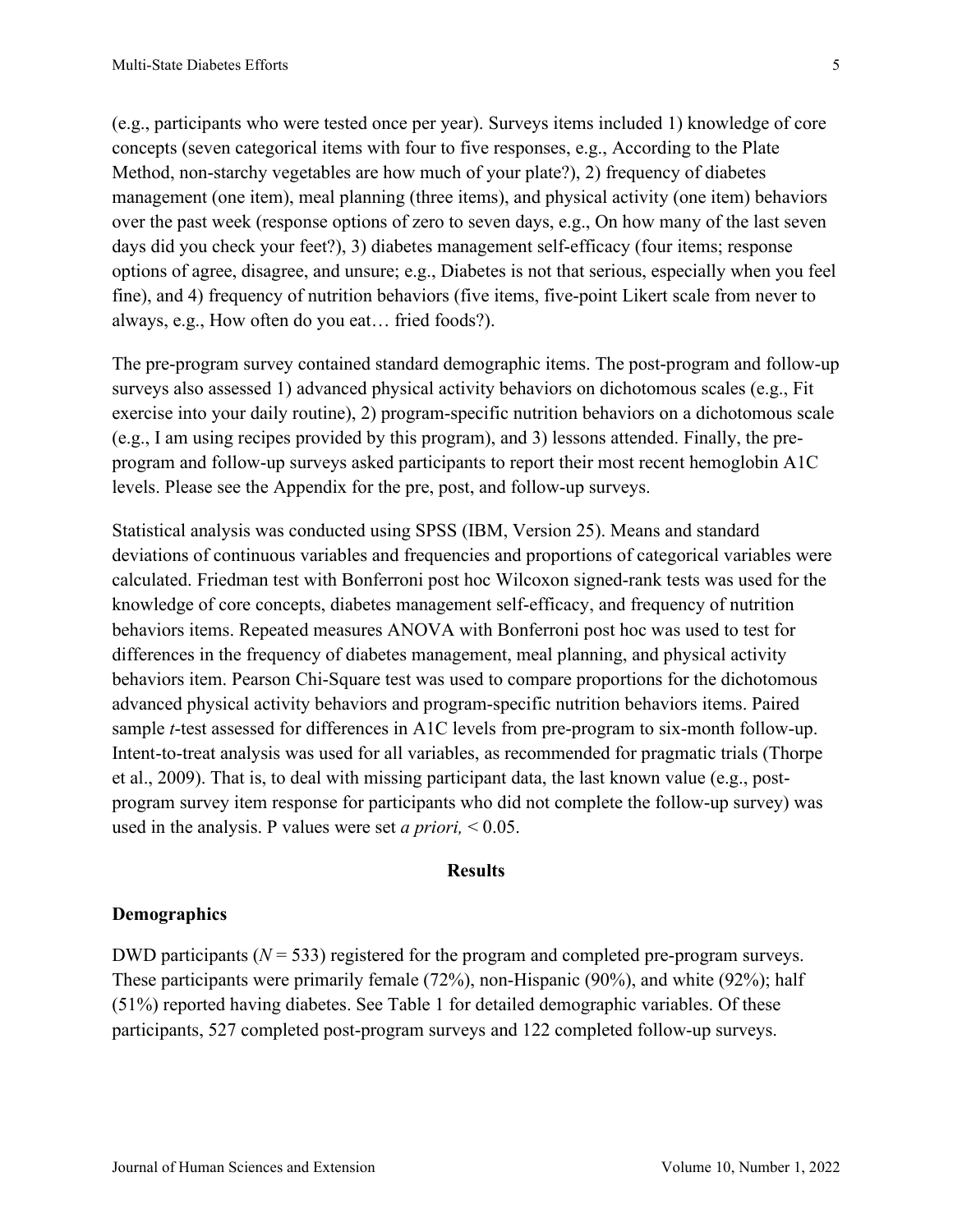| $P$ <i>abeles 1 arrivepands</i> $\mu$         | vvv,     |
|-----------------------------------------------|----------|
| <b>Demographic Variables</b>                  | n(%)     |
| <b>Diabetes status</b>                        |          |
| Diabetes                                      | 274 (51) |
| No diabetes                                   | 225 (42) |
| Not sure                                      | 12(2)    |
| Not reported                                  | 11(2)    |
| Age                                           |          |
| 40 or under                                   | 26(5)    |
| 41-50                                         | 34(6)    |
| 51-60                                         | 106(20)  |
| 61-70                                         | 192 (36) |
| Over 70                                       | 163 (31) |
| Not reported                                  | 12(2)    |
| Gender                                        |          |
| Male                                          | 138 (26) |
| Female                                        | 382 (72) |
| Not reported                                  | 13(2)    |
| <b>Ethnicity</b>                              |          |
| Hispanic or Latino                            | 18(3)    |
| Non-Hispanic or Latino                        | 481 (90) |
| Not reported                                  | 34(6)    |
| Race                                          |          |
| White or European American                    | 485 (91) |
| <b>Black or African American</b>              | 11(2)    |
| American Indian or Alaska Native              | 6(1)     |
| Asian                                         | 3(1)     |
| Other                                         | 4(1)     |
| Two or more races                             | 7(1)     |
| Not reported                                  | 17(3)    |
| <b>Education level</b>                        |          |
| Some high school                              | 14(3)    |
| High School graduate or GED                   | 112(21)  |
| Some college                                  | 108 (20) |
| Associate degree                              | 59 (11)  |
| Trade or technical school                     | 39(7)    |
| Bachelor's degree                             | 79 (15)  |
| Master's degree                               | 63 (12)  |
| Professional degree                           | 36(7)    |
| Doctorate degree                              | 8(2)     |
|                                               | 15(3)    |
| Not reported<br><b>Total household income</b> |          |
|                                               |          |
| Less than $$25,000$                           | 85 (16)  |
| \$25,001 to \$50,000                          | 120 (23) |
| \$50,001 to \$75,000                          | 106(20)  |
| \$75,001 to \$100,000                         | 88 (17)  |
| $$100,001$ or more                            | 40(8)    |
| Not reported                                  | 94 (18)  |

*Table 1. Demographic Variables of Dining with Diabetes Participants (N = 533)*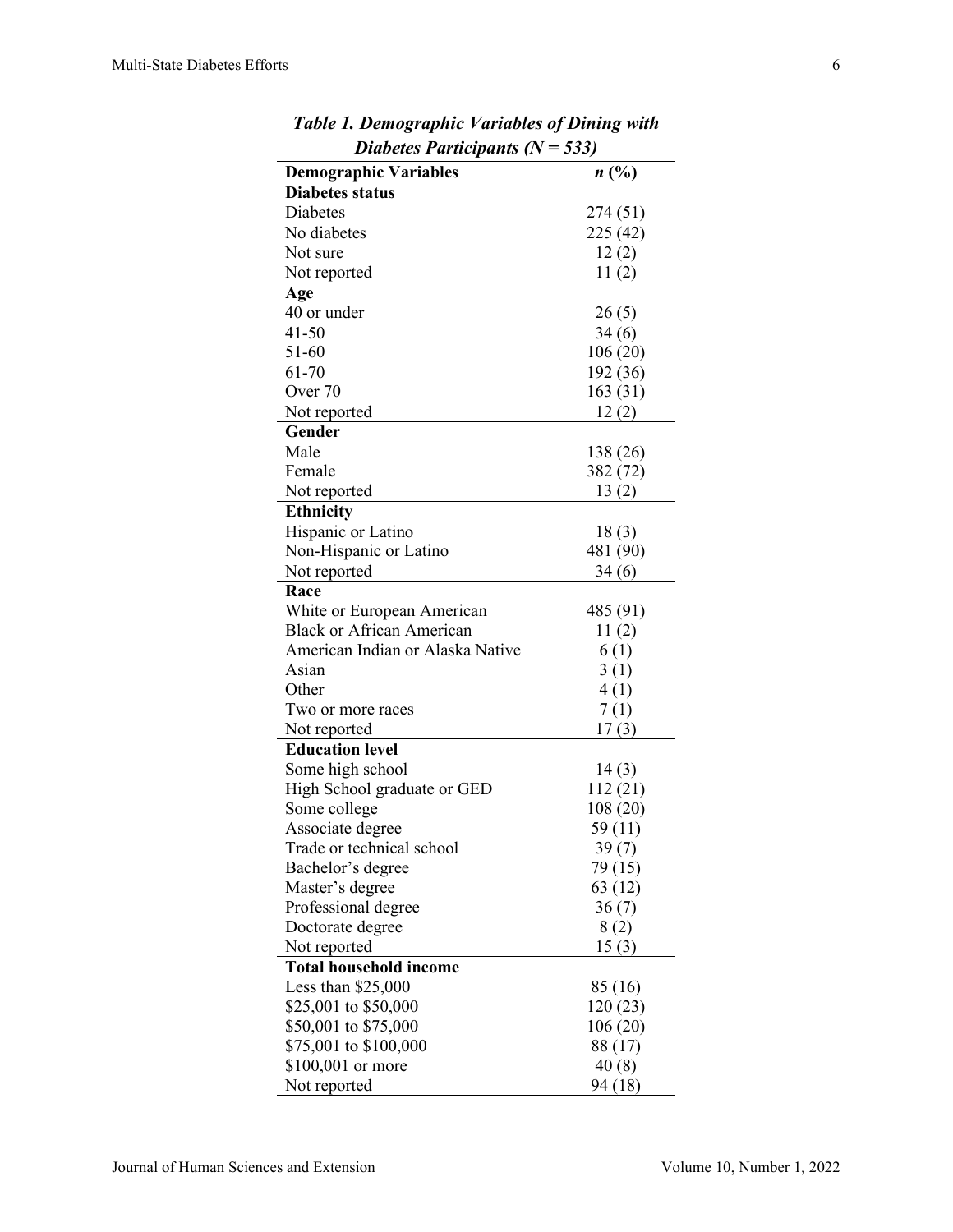| <b>Demographic Variables</b>      | n(%)    |
|-----------------------------------|---------|
| <b>Number living in household</b> |         |
|                                   | 104(20) |
| 2                                 | 316(59) |
| 3                                 | 46(9)   |
| $\overline{4}$                    | 29(5)   |
| 5                                 | 10(2)   |
| 6 or more                         | 4(1)    |
| Not reported                      | 24      |
|                                   |         |

## **Knowledge of Core Concepts**

Due to scoring inconsistencies across states, the five knowledge items with multiple correct answers could not be analyzed. For example, the answer to the question "Which of the following foods contain carbohydrates? (Check all that apply)" lists correct responses as milk, regular soft drink, banana, and potato chips, but not the response hamburger patty. Some states gave partial credit by counting the number of correct responses marked (top score of four), while another state also counted the absence of the incorrect response being checked (top score of five). Two items with only one correct answer were compiled and scored across states. Statistically significant increases were seen in knowledge of which food raises blood sugar levels the most  $(x^2(2) = 107.011, p = .000)$  and what proportion of a plate should be non-starchy vegetables  $(x^2(2) = 262.889, p = .000)$ . Post hoc analysis with Wilcoxon signed-rank tests was conducted with a Bonferroni correction applied, resulting in a significance level set at *p* < .017. There was a significant difference in knowledge of which food raises blood sugar the most from pre- to postprogram ( $z = -7.351$ ,  $p = .000$ ) and pre-program to follow-up ( $z = 7.769$ ,  $p = .000$ ), and no significant difference from post to follow-up ( $z = .221$ ,  $p = .221$ ). There was a significant increase in knowledge of what proportion of a plate should be non-starchy vegetables from pre to post ( $z = -11.862$ ,  $p = .000$ ) and pre to follow-up ( $z = -11.778$ ,  $p = .000$ ) but no difference from post to follow-up  $(z = -174, p = 0.862)$ . See Table 2 for all pre, post, and follow-up survey values.

#### **Frequency of Behaviors Over the Past Week**

There were statistically significant differences in the number of days participants exercised for 20 minutes or more  $(F(2, 980) = 55.64, p = .000)$ , ate a variety of fruits and vegetables  $(F(2, 976))$  $= 38.45$ ,  $p = .000$ ), considered portion sizes when making meal choices ( $F(2, 978) = 98.16$ ,  $p =$ .000), reviewed the food label before eating  $(F(2, 960) = 68.37, p = .000)$ , and checked their feet  $(F(2, 974) = 59.95, p = .000)$ . Post hoc analysis with Bonferroni correction revealed that for four of the behaviors, there were significant differences from pre to post-program and pre-program to follow-up, and no significant difference from post-program to follow-up: exercising for 20 minutes or more ( $p = .000$ ,  $p = .000$ ,  $p = .226$ ), eating a variety of fruits and vegetables ( $p = .000$ ,  $p = .000, p = 1.000$ , considering portion sizes ( $p = .000, p = .000, p = 1.000$ ), and reviewing food labels ( $p = .000$ ,  $p = .000$ ,  $p = 1.000$ ). As for frequency of checking feet, there were significant differences in each of the three comparisons ( $p = .000$ ,  $p = .000$ ,  $p = .002$ ).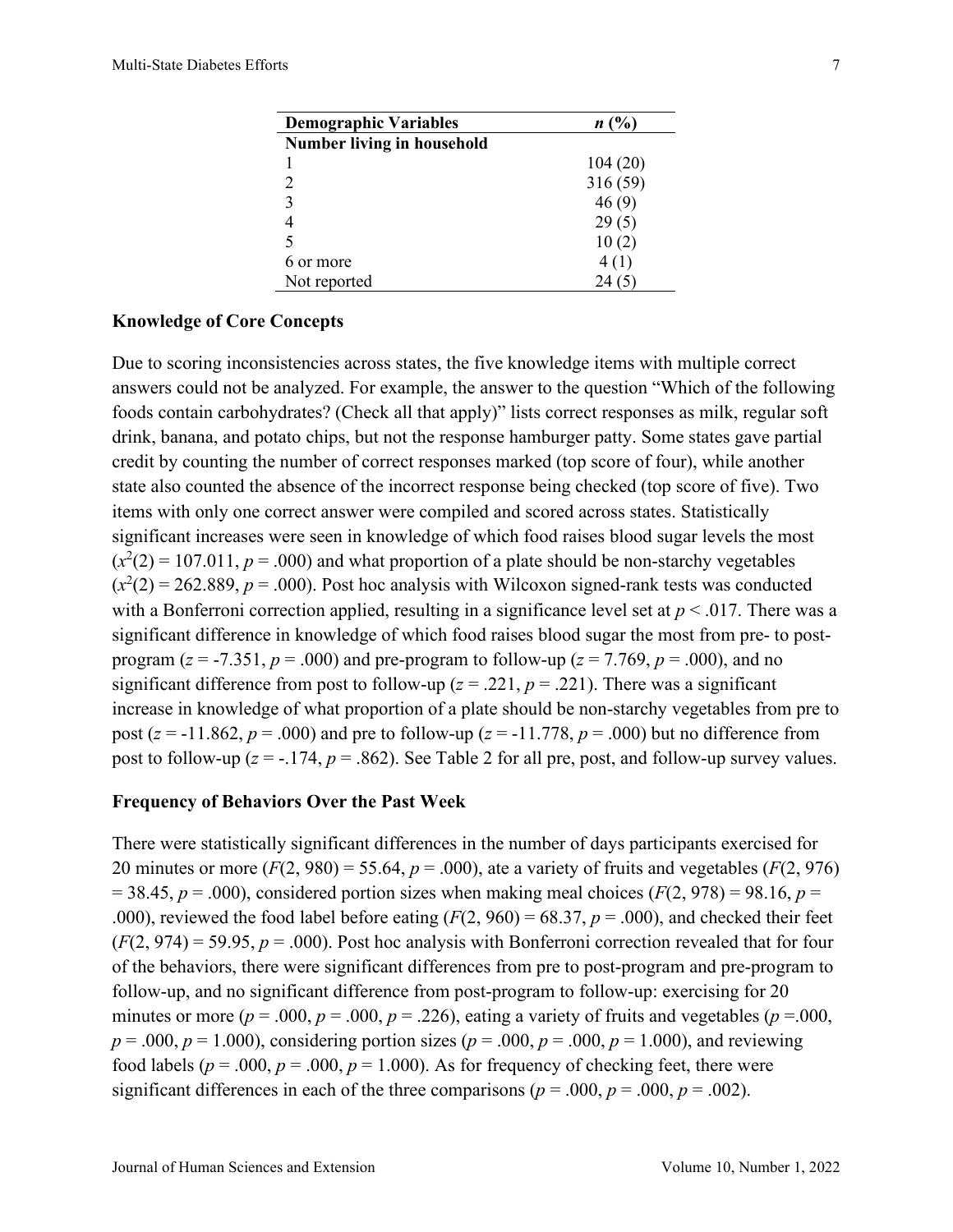#### **Diabetes Management Self-Efficacy**

There were statistically significant increases in perceptions of making a positive difference in diabetes and health  $(x^2(2) = 6.250, p = .044)$ , confidence in keeping diabetes under control  $(x^2(2))$  $= 106.685, p = .000$ , and belief that diabetes is not that serious ( $x^2(2) = 10.146, p = .006$ ). There was a significant decrease in the perception of feeling overwhelmed by the demands of living with diabetes  $(x^2(2) = 95.986, p = .000)$ . Post hoc analysis with Wilcoxon signed-rank tests was conducted with a Bonferroni correction applied, resulting in a significance level set at  $p < .017$ . There was no significant difference in perceptions of making a positive difference in diabetes and health from pre- to post-program, pre to follow-up, or post to follow-up ( $z = -1.897$ ,  $p =$ .058;  $z = -1.897$ ,  $p = .058$ ;  $z = .000$ ,  $p = 1.000$ ). There was a significant difference in confidence keeping diabetes under control from pre to post ( $z = -7.314$ ,  $p = .000$ ) and pre to follow-up ( $z =$  $-7.627$ ,  $p = .000$ ), and no significant difference from post to follow-up ( $z = -1.597$ ,  $p = .074$ ). There was no significant difference in belief that diabetes is not serious from pre to post or pre to follow-up ( $z = -2.039$ ,  $p = .041$ ;  $z = -1.597$ ,  $p = .110$ ), but a significant increase from post to follow-up ( $z = -3.915$ ,  $p = .000$ ). Finally, there was a significant decrease in the perception of feeling overwhelmed by the demands of living with diabetes from pre to post and pre to followup ( $z = -7.064$ ,  $p = .000$ ;  $z = -6.463$ ,  $p = .000$ ) and no difference from post to follow-up ( $z = -1$  $.931, p = .352$ ).

#### **Frequency of Nutrition Behaviors**

There were statistically significant differences in frequencies of each nutrition behavior: consuming fried foods, five or more servings of fruits and vegetables in a day, three servings of dairy products in a day, sugary beverages, and baked fish  $(x^2(2) = 16.29, p = .000; x^2(2) = 65.21,$  $p = .000; x^2(2) = 8.00, p = .018; x^2(2) = 25.76, p = .000; x^2(2) = 16.2805, p = .000$ . Post hoc analysis with Wilcoxon signed-rank tests was conducted with a Bonferroni correction applied, resulting in a significance level set at  $p < .017$ . For each of the five nutrition behaviors, there were significant differences from pre- to post-program and pre-program to follow-up, and no significant difference from post to follow up: consuming fried foods ( $z = -2.519$ ,  $p = .012$ ;  $z =$  $-3.034$ ,  $p = .002$ ;  $z = -1.543$ ,  $p = .123$ ), five or more servings of fruits and vegetables in a day ( $z =$  $-5.812$ ,  $p = .000$ ;  $z = -6.256$ ,  $p = .000$ ;  $z = -1.573$ ,  $p = .116$ ), three servings of dairy products in a day ( $z = -2.621$ ,  $p = .009$ ;  $z = -3.143$ ,  $p = .002$ ;  $z = -1.347$ ,  $p = .178$ ), sugary beverages ( $z =$  $-3.556$ ,  $p = .000$ ;  $z = -3.408$ ,  $p = .001$ ,  $z = -.292$ ,  $p = .771$ ), and baked fish ( $z = -3.449$ ,  $p = .001$ ;  $z =$  $=$  -3.550,  $p = .000$ ;  $z = -.490$ ,  $p = .642$ ).

## **Advanced Physical Activity Behaviors**

There were no statistically significant differences in the proportion of participants who fit exercise into daily routines, exercised continuously for at least 30 minutes at least 3 times per week, or participated in physical activity on a daily basis from post-program to follow-up  $(x^2(1,$ *N* = 318) = 1.068, *p* = .118; *x*<sup>2</sup> (1, *N* = 318) = 1.818, *p* = .178; *x*<sup>2</sup> (1, *N* = 318) = 1.5354, *p* = .215).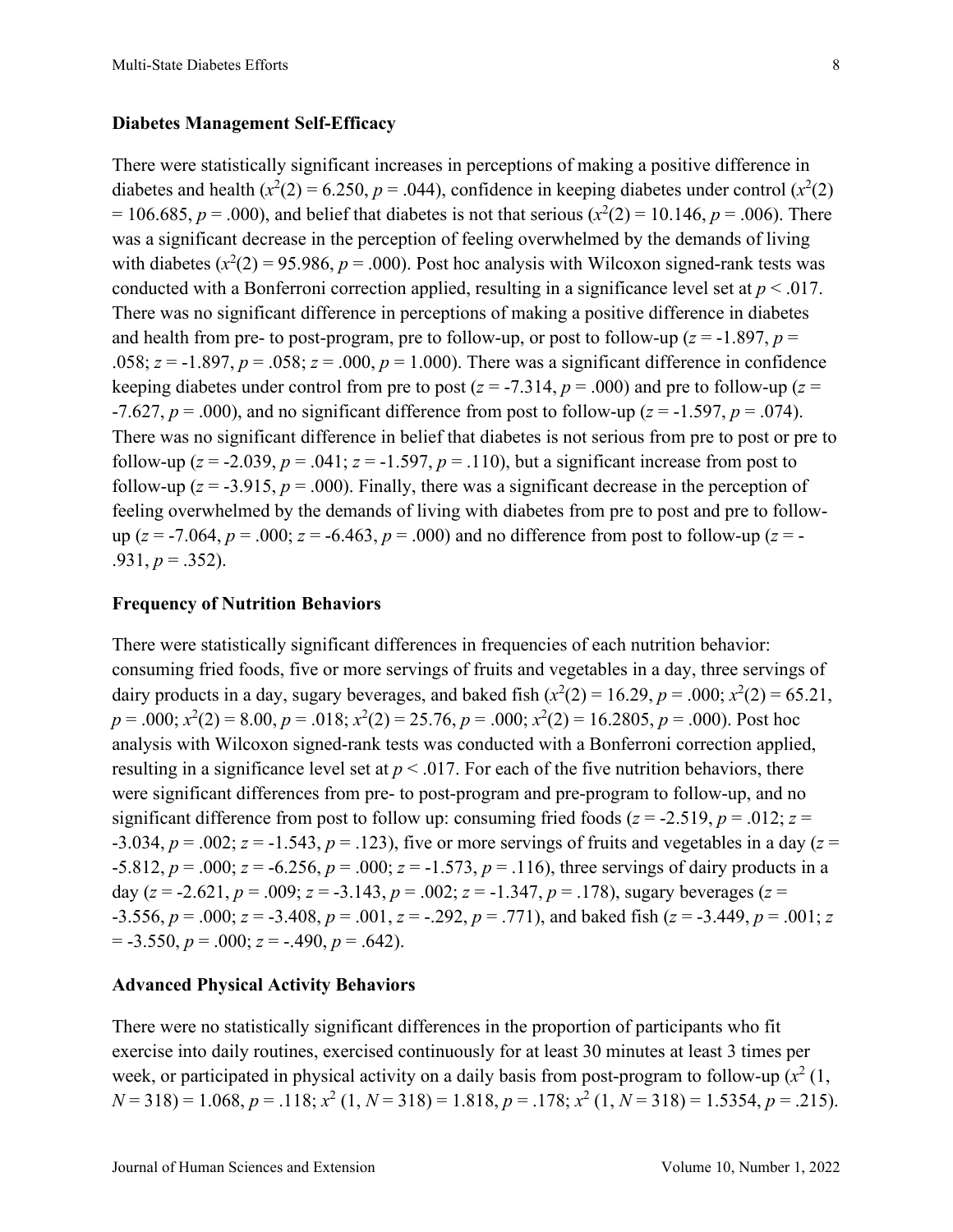## **Program-Specific Nutrition Behaviors**

There were no statistically significant differences in the proportion of participants who cooked more at home, ate smaller portions, or used recipes provided by the program from post-program to follow-up  $(x^2 (1, N = 353) = 2.44, p = .301; x^2 (1, N = 369) = .461, p = .497; x^2 (1, N = 358) =$ .204,  $p = .651$ ).

## **Lessons Attended**

Of the four DWD lessons, participants had attended lesson one, (*n* = 478, 91%), two (*n* = 469, 89%), three (*n* = 449, 85%), and four (*n* = 490, 93%).

## **Hemoglobin A1C Levels**

There was a statistically significant decrease  $(t(278) = 2.203, p = .028)$  in A1C levels from preprogram to follow-up.

|                | Table 2. Changes in Dining with Diabetes Participants' Knowledge, Self-efficacy, Behaviors, |  |  |  |
|----------------|---------------------------------------------------------------------------------------------|--|--|--|
| and A1C Levels |                                                                                             |  |  |  |

|                                                      | Pre                                 | Post                | <b>Follow-up</b>    |  |
|------------------------------------------------------|-------------------------------------|---------------------|---------------------|--|
| <b>Knowledge of Core Concepts</b>                    | <b>Median (Interquartile Range)</b> |                     |                     |  |
| Which food raises blood sugar levels the most?       | $1.00$ $(.00$ to                    | $1.00$ (.00 to      | $1.00(1.00)$ to     |  |
|                                                      | 1.00)                               | $1.00)*$            | $1.00)*$            |  |
| According to the plate method, non-starchy           | $.00$ (.00 to                       | 1.00(1.00 to        | 1.00(1.00 to        |  |
| vegetables are how much of your plate?               | 1.00)                               | $1.00)*$            | $1.00)*$            |  |
| <b>Frequency of Behaviors Over the Past Week</b>     | Mean (SD)                           |                     |                     |  |
| Exercise for 20 minutes or more $(n = 491)$          | $2.77 \left( \pm 2.42 \right)$      | $3.51 (+2.30)^*$    | 3.59 $(\pm 2.26)^*$ |  |
| Eat a variety of fruits and vegetables ( $n = 489$ ) | 4.80 $(\pm 2.15)$                   | $5.35 (+1.81)^*$    | 5.39 $(\pm 1.83)^*$ |  |
| Consider portion sizes when making meal choices      | 4.36 $(\pm 2.60)$                   | 5.48 $(\pm 2.00)^*$ | 5.51 $(\pm 1.98)^*$ |  |
| $(n = 490)$                                          |                                     |                     |                     |  |
| Review the food label before eating $(n = 481)$      | $3.66 (+2.78)$                      | 4.69 $(+2.36)$ *    | $4.7 (+2.37)^*$     |  |
| Check your feet ( $n = 488$ )                        | $3.00 (+2.98)$                      | $3.89 (+2.94)^*$    | $4.09 (+2.89)^*$    |  |
| <b>Diabetes Management Self-Efficacy</b>             | <b>Median (Interquartile Range)</b> |                     |                     |  |
| When it comes to diabetes and health, what I do can  | $3.00(3.00)$ to                     | $3.00(3.00)$ to     | $3.00(3.00)$ to     |  |
| make a positive difference for me or the person I    | 3.00)                               | 3.00)               | 3.00)               |  |
| care for with diabetes ( $n = 529$ )                 |                                     |                     |                     |  |
| I feel confident I can keep my diabetes under        | $3.00(2.00)$ to                     | $3.00(3.00)$ to     | $3.00(3.00)$ to     |  |
| control or help the person I care for keep their     | 3.00)                               | $(3.00)*$           | $(3.00)*$           |  |
| diabetes under control ( $n = 529$ )                 |                                     |                     |                     |  |
| Diabetes is not that serious, especially when you    | 1.00(1.00 to                        | 1.00(1.00 to        | 1.00(1.00 to        |  |
| feel fine ( $n = 529$ )                              | 1.00)                               | 1.00)               | 1.00)               |  |
| I am feeling overwhelmed by the demands of living    | 2.00(1.00 to                        | 1.00(1.00 to        | 1.00(1.00 to        |  |
| with diabetes or caring for someone living with      | 3.00)                               | $1.00)*$            | $(3.00)*$           |  |
| diabetes ( $n = 529$ )                               |                                     |                     |                     |  |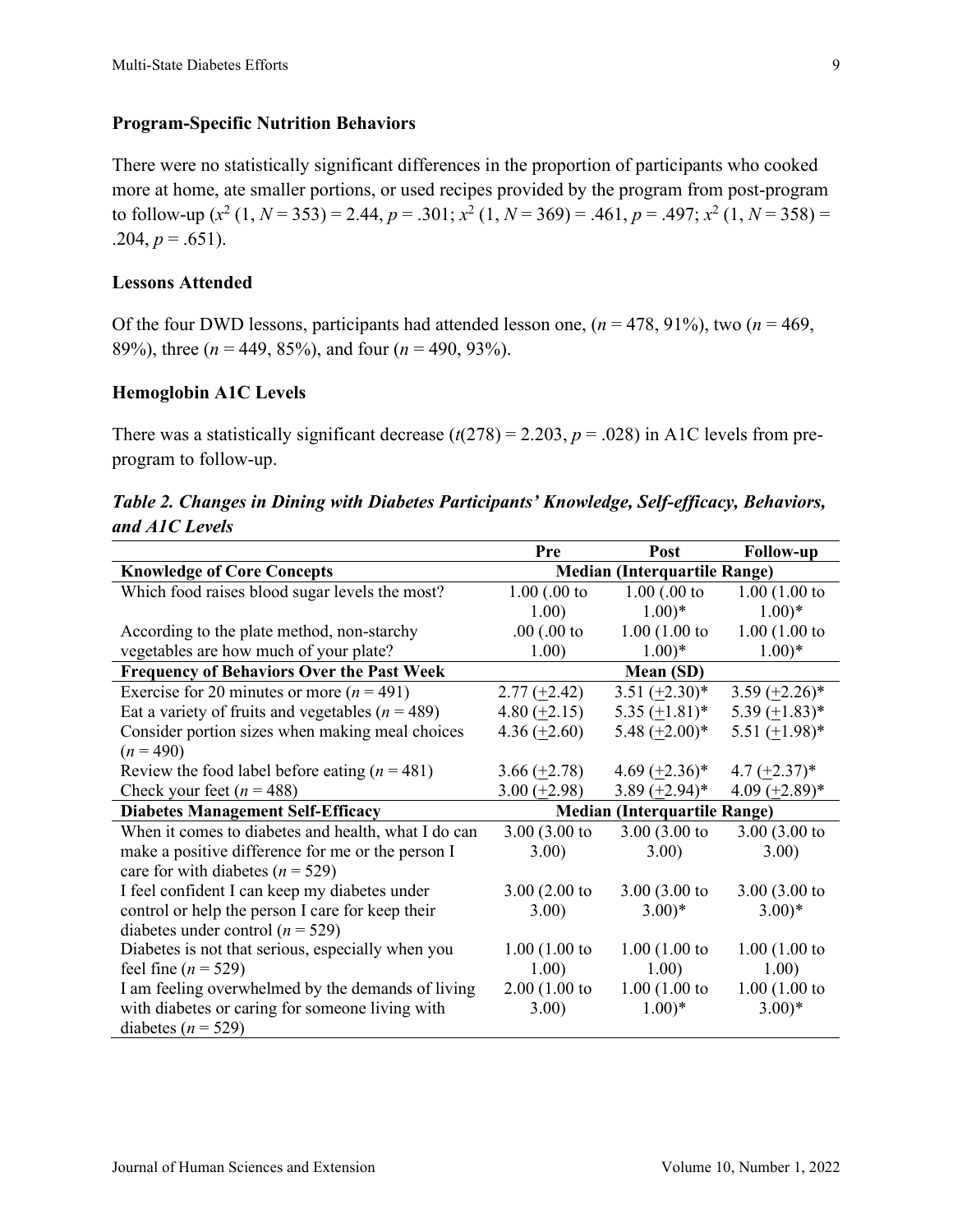|                                                         | Pre                                 | Post            | <b>Follow-up</b>    |  |
|---------------------------------------------------------|-------------------------------------|-----------------|---------------------|--|
| <b>Frequency of Nutrition Behaviors</b>                 | <b>Median (Interquartile Range)</b> |                 |                     |  |
| Fried foods ( $n = 529$ )                               | 2.00(1.00 to                        | 2.00(1.00 to    | 2.00(1.00 to        |  |
|                                                         | 2.00)                               | $(2.00)*$       | $2.00)*$            |  |
| Five or more servings of fruits and vegetables in a     | 2.00(1.00 to                        | $2.00(2.00)$ to | $2.00(2.00)$ to     |  |
| day ( $n = 529$ )                                       | 3.00                                | $(3.00)*$       | $(3.00)*$           |  |
| Three servings of dairy products in a day ( $n = 529$ ) | 2.00(1.00 to                        | 2.00(1.00 to    | 2.00(1.00 to        |  |
|                                                         | 3.00)                               | $(3.00)*$       | $(3.00)*$           |  |
| Sugary beverages ( $n = 528$ )                          | 2.00(1.00 to                        | $1.00$ (.00 to  | $1.00$ (.00 to      |  |
|                                                         | 3.00                                | $2.00)*$        | $2.00)*$            |  |
| Baked fish ( $n = 529$ )                                | 2.00(1.00 to                        | 2.00(1.00 to    | 2.00(1.00 to        |  |
|                                                         | 2.00)                               | $2.00)*$        | $(2.00)*$           |  |
| <b>Advanced Physical Activity Behaviors</b>             |                                     | $n(^{0}/_{0})$  |                     |  |
| Fit exercise into your daily routine ( $n = 318$ )      |                                     | 215 (68)        | 227(71)             |  |
| Exercise continuously for at least 30 minutes at least  |                                     | 148 (47)        | 165(52)             |  |
| 3 times per week ( $n = 318$ )                          |                                     |                 |                     |  |
| Participate in physical activity such as walking on a   | 196(62)                             |                 | 211 (66)            |  |
| daily basis ( $n = 318$ )                               |                                     |                 |                     |  |
| <b>Program-Specific Nutrition Behaviors</b>             |                                     | $n\ (\%)$       |                     |  |
| I am cooking more at home ( $n = 353$ )                 |                                     | 291 (82)        | 306(87)             |  |
| I am eating small portions ( $n = 369$ )                |                                     | 337(91)         | 342 (93)            |  |
| I am using recipes provided by this program $(n =$      |                                     | 277(77)         | 281 (78)            |  |
| 358)                                                    |                                     |                 |                     |  |
| <b>A1C</b> Level                                        |                                     | Mean (SD)       |                     |  |
| A1C level $(n = 288)$                                   | 7.23 $(\pm 1.68)$                   |                 | 7.14 $(\pm 1.62)^*$ |  |
| $\sim$<br>$\sim$ $\sim$<br>1.00<br>$\cdots$             |                                     |                 |                     |  |

*\*Significant difference from pre-test, p < .05*

## **Discussion**

Overall, the multi-state, nationally-coordinated DWD program is effective in changing participants' diabetes management behaviors, self-efficacy, and A1C levels – and in maintaining these changes three to six months post-program. These results are similar to single-state studies, which found DWD effective in changing behaviors, A1C levels, knowledge, and confidence (Chapman-Novakofski et al., 2005; Griffie et al., 2018). These results add to the literature in demonstrating that the program maintained effectiveness when being scaled-out to new delivery settings and populations and when moving to a new national (rather than state-specific) coordination model. Multi-state data are important for establishing DWD as an evidence-based program instead of single-state studies that show effectiveness (but typically use different evaluation measures between states; Balis, Strayer, et al., 2019; Harden et al., 2019).

Based on the results presented here, DWD was effective in changing all the diabetes management behaviors assessed, including diabetes management, meal planning, nutritional intake, and physical activity. This is important because Extension has an evidence-based program to fill the gap in communities with limited resources for individuals living with diabetes. DWD provides a concrete example of how Extension can positively impact major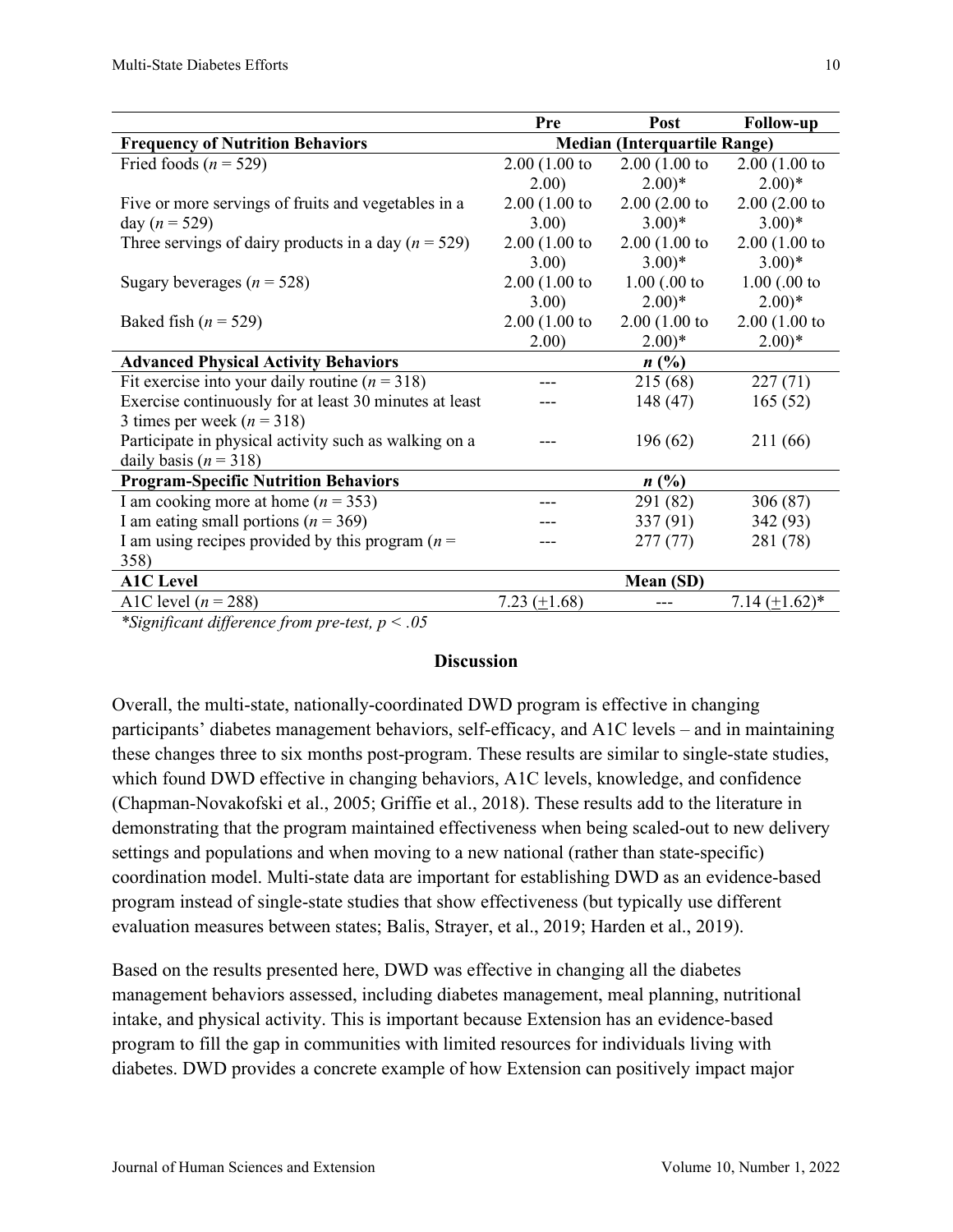public health challenges that disproportionately impact communities with fewer healthcare and public health resources.

The program was also effective in changing two of the four self-efficacy constructs assessed. Results for the two other constructs (believing that your actions can make a difference in diabetes management and health and believing that diabetes is not that serious) reveal that participants had high self-efficacy upon beginning the DWD program, and it remained high after completing the program.

While a majority of DWD participants reported achieving advanced physical activity behaviors and program-specific nutrition behaviors, these items were not assessed at pre-program, so it is unknown whether these behaviors were the result of program participation. Also, changes in knowledge of core concepts were unfeasible to determine because of scoring inconsistencies between states. These challenges reveal implications for system-level changes to enhance data collection, analysis, and reporting. This study has unearthed implications for other Extension programs to replicate the NDWD national coordination model, detailed in the implications section.

Finally, based on the results presented here, efforts may be needed to reach a more diverse population to address diabetes-related health disparities (Chin et al., 2014). Iterative use of the RE-AIM framework is suggested to improve program reach and enhance public health impact (Harden et al., 2018). For example, in the program planning phase, Extension practitioners are encouraged to define the priority population for the program and consider how participation obstacles will be removed (e.g., engaging with community partners to recruit underserved populations; Balis et al., 2019). During program implementation and evaluation, suggestions include fully assessing the "reach" dimension: number, proportion, and representativeness of program participants (Glasgow et al., 1999, 2019). This information can be used to refine the program continually (e.g., planning to recruit populations that were less likely to participate; Balis & Harden, n.d.). Additionally, an improvement to the DWD program evaluation would be capturing participant demographics with more granularity. For example, "Over 70" is a broad age group. Asking participants for their year of birth could result in a better understanding of who participates.

## **Limitations**

This work is not without limitations. First, different state approaches to compiling and scoring data were a challenge that resulted in the inability to analyze the majority of knowledge question items. While this is a substantial limitation of the study, the data missingness is important to report and informs next steps. Second, only four states contributed to this initial effort to compile national data; they are likely not representative of all DWD participants nationally. Efforts are underway to understand how many state Extension services deliver DWD each year of the 36 that purchased curriculum and increase national data compilation and analysis. Third, collecting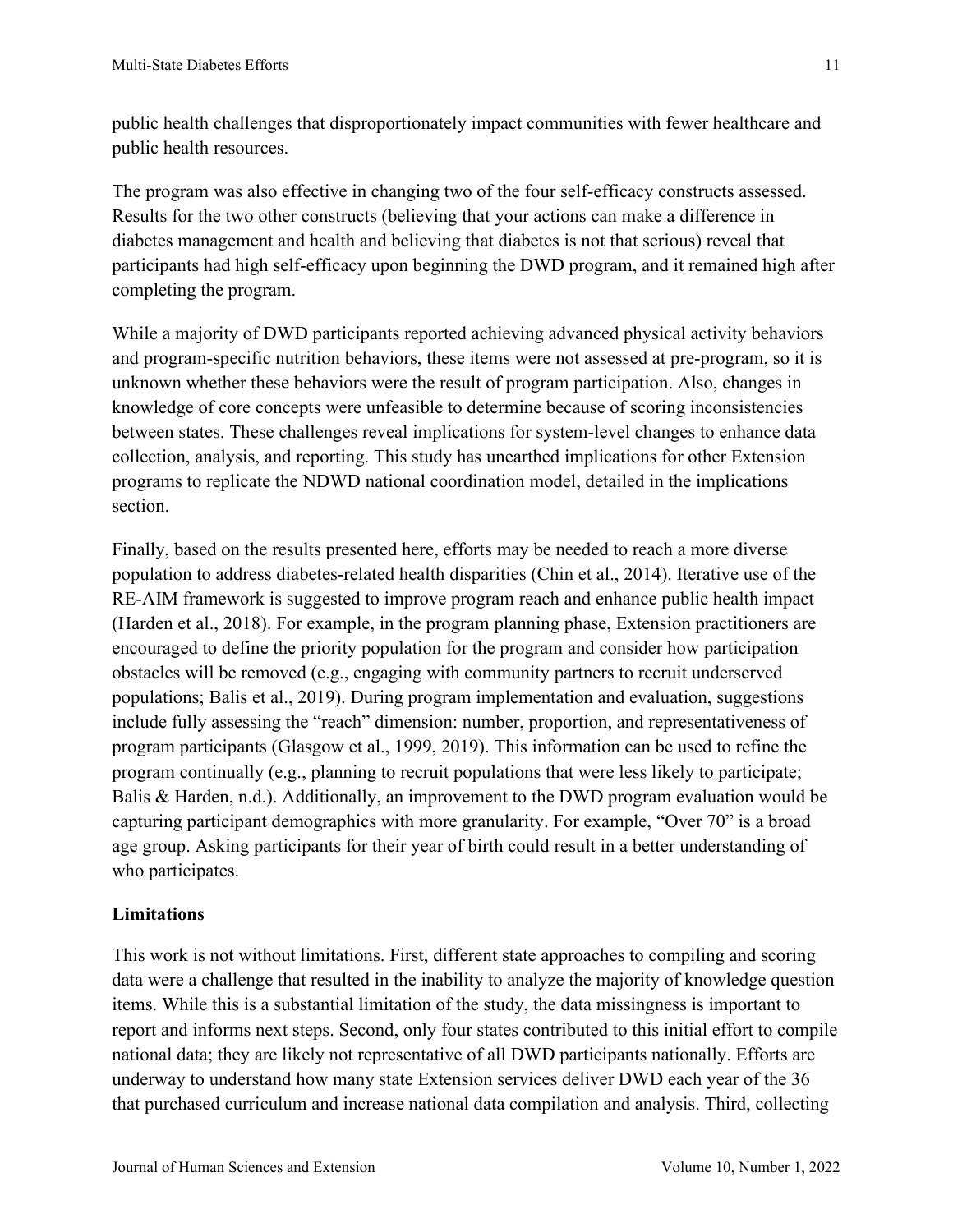follow-up data is a challenge and not uncommon with community-based programs (Holden et al., 2015). Ninety-eight percent of program participants completed both the pre-program and postprogram surveys, while only 23% (*n* = 122) completed the follow-up survey. Related, collecting self-reported A1C data was also a challenge; this may be because participants do not know their A1C levels or that program dates may not align with clinical testing (e.g., for participants who are tested annually). For data collection to be successful in community-based programs, measures need to be feasible and pragmatic (Balis et al., 2018; Balis & Harden, 2019, 2021; Balis & Strayer, 2019; Glasgow, 2013). Thus, this program emphasizes nutrition, physical activity, and goal-setting behavior changes as indicators for improved diabetes management and blood glucose control (Hood et al., 2018).

## **Implications for Research and Practice**

The challenges encountered in coordinating data collection and analysis in this multi-state study lead to implications for other Extension programs to be effectively scaled-out across states. One barrier to compiling data across state Extension services is state-level reporting requirements. The NDWD created national Qualtrics surveys for each state to input pre, post-, and follow-up program evaluation results. However, states may be required to use their own Qualtrics or other evaluation systems, requiring duplication of data entry. The NDWD had developed a scoring guide and reporting system to facilitate accurate analysis and reporting. However, based on the results of this study, the guide needs to include more specific protocol for scoring to increase the uniformity and accuracy of national results.

Collecting follow-up data was also difficult. If participants were unable to attend the follow-up class to complete the final survey, some educators mailed the survey to participants to complete and return. Future programming should consider the addition of follow-up phone calls, newsletters, social media contacts, e-mail, and other novel strategies for participants to receive post-program support and remain engaged through the follow-up evaluation (Fincham et al., 2011; White et al., 2018).

In general, collecting national data on Extension programs is a challenge (Kushner et al., 2017). There is no national umbrella organization directing programming and evaluation nor a nationallevel statistician or evaluator. Protected time for this role could aid national evaluation and research efforts for many Extension programs (e.g., one data collection and scoring system). Offering training and technical assistance to state DWD program leaders could also improve data collection and analysis efforts.

Using a comprehensive planning and evaluation framework such as RE-AIM (reach, effectiveness, adoption, implementation, maintenance; Glasgow et al., 1999, 2019) could also strengthen understanding of the overall national impact of DWD. While data were collected on reach, effectiveness, and individual-level maintenance for the four contributing states, developing indicators of adoption and setting-level maintenance (at both state and educator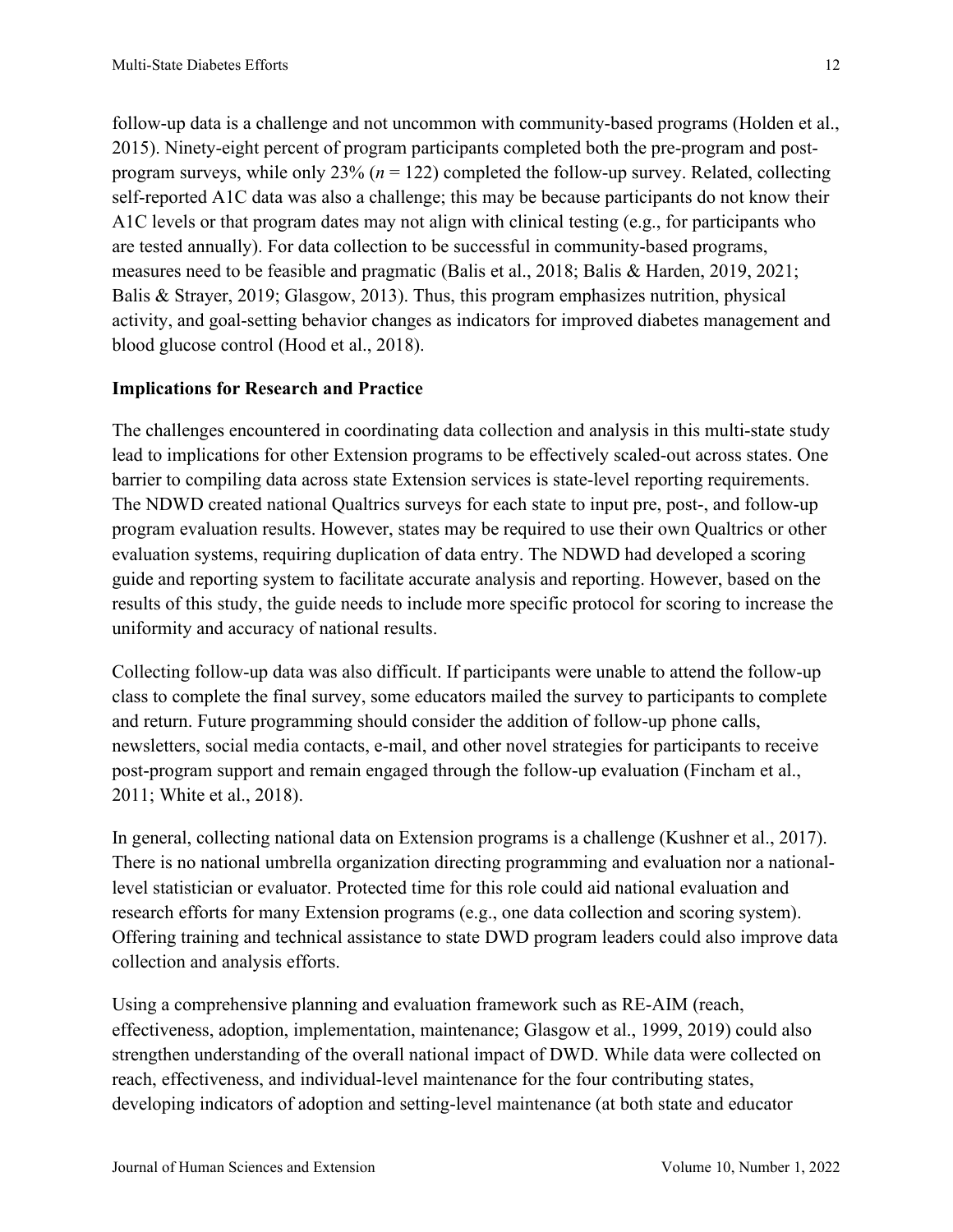levels) could present a broader picture of the public health impact of DWD. Related efforts are underway to understand better and capture implementation data, including fidelity, adaptations, and cost (Balis et al., n.d.)

While improvements in empirical program evaluation are necessary, without a shift in focus away from "program development," program duplication is likely to continue. Engaging Extension Directors and university-level promotion committees in discussions around changing requirements is a suggested starting point. Paired with this, efforts to train Extension professionals on selecting, adapting, delivering, and evaluating evidence-based programs can start the discussion on changed expectations from the bottom up. With this will need to come new metrics of success. For example, perhaps replacing "programs delivered" and "materials created" sections from promotion packets with "evidence-based programs delivered," "culturally appropriate adaptations," and "multi-state evaluation" would incentivize the necessary work to deliver programs with the strongest impact on improving the health of Americans.

Taken together, the NDWD has been successful in disseminating and managing DWD through Extension. Despite the challenges in data collection and analysis, NDWD successfully addressed an obstacle faced by many community-based programs: what happens when the original grant ends, and there are no specific funds for iterative program refinement, evaluation, or training. Indeed, this barrier is common to community-based programs (Chen et al., 2012). While additional funding could certainly strengthen the NDWD, especially in terms of data analysis and evaluation, this national effort succeeded in program dissemination and management by using several tested implementation strategies encouraging adoption, implementation, and sustainability (Powell et al., 2015). See Table 3 for implementation strategies used by the NDWD based on the Expert Recommendations for Implementing Change (ERIC) project's compilation of implementation strategies (Powell et al., 2015).

These strategies can serve as examples to Extension practitioners to scale-out programs and determine effectiveness across states. For Extension to be publicly recognized for its health promotion programs, better dissemination, implementation, and evaluation are needed. Collaborative work at the national level is recommended to reduce the duplication of efforts common with health promotion programs in Extension and more effectively use resources. The research reported here indicates that DWD is effective on a multi-state scale and that effective Extension programs delivered across states may benefit from a similar national working group structure. Future efforts include improving program evaluation processes to demonstrate national impact better.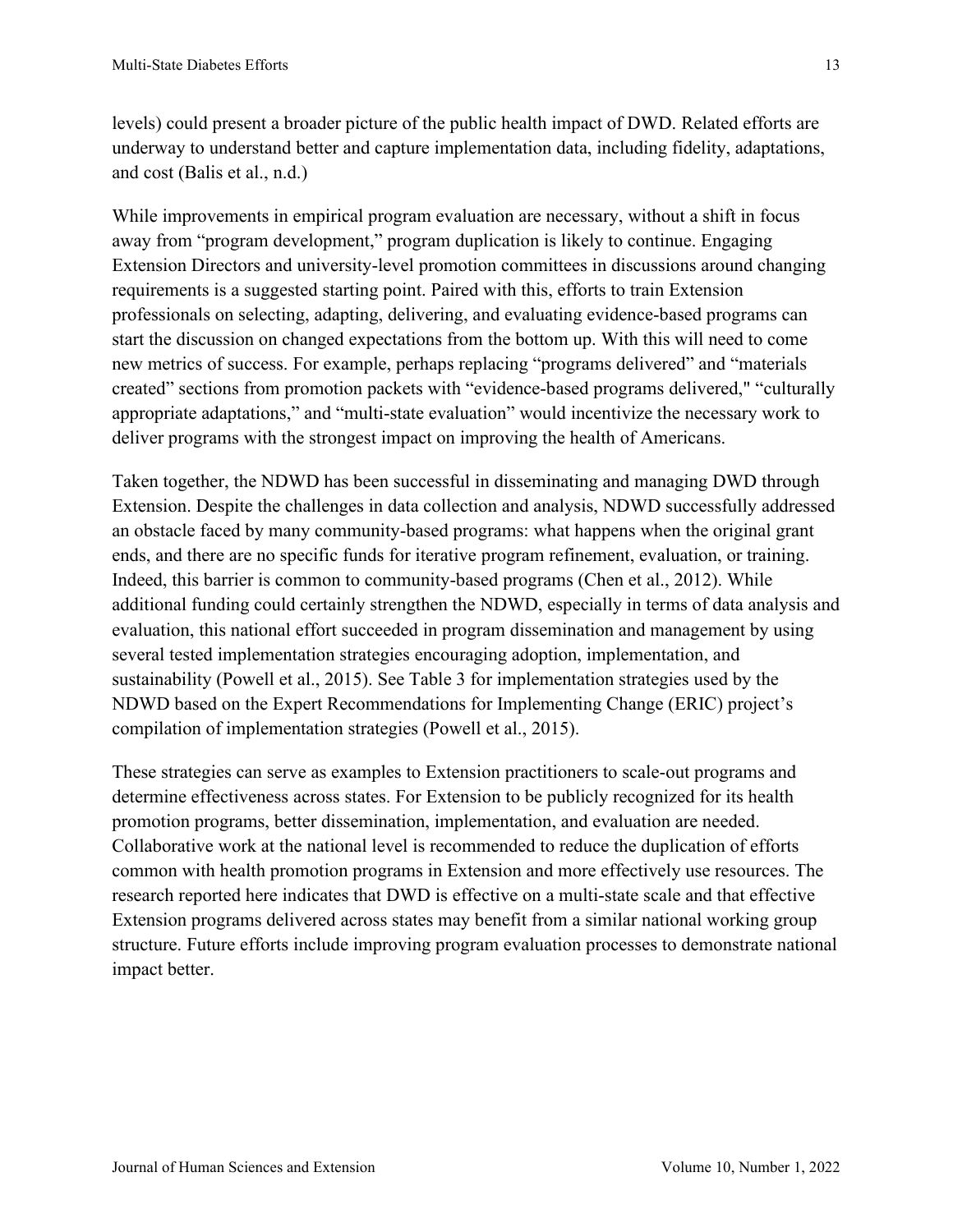| Implementation                                                    |                                                                                                                                                                                                                                                                                        |                                                                                                                                                                                            |
|-------------------------------------------------------------------|----------------------------------------------------------------------------------------------------------------------------------------------------------------------------------------------------------------------------------------------------------------------------------------|--------------------------------------------------------------------------------------------------------------------------------------------------------------------------------------------|
| <b>Strategy</b>                                                   | Definition (adapted for community settings)                                                                                                                                                                                                                                            | <b>NDWD</b> Application                                                                                                                                                                    |
| Identify and prepare<br>champions                                 | Identify and prepare individuals who dedicate<br>themselves to supporting, marketing, and driving<br>through an implementation, overcoming indifference<br>or resistance that the intervention may provoke in an<br>organization                                                       | Program champion<br>planned and facilitated<br>initial meeting                                                                                                                             |
| Access new funding                                                | Access new or existing money to facilitate the<br>implementation                                                                                                                                                                                                                       | Core NDWD team<br>received a small grant<br>to hire strategy experts<br>to develop a structure<br>and mission statement                                                                    |
| Use advisory boards<br>and workgroups                             | Create and engage a formal group of multiple kinds<br>of stakeholders to provide input and advice on<br>implementation efforts and to elicit<br>recommendations for improvements                                                                                                       | NDWD meets<br>quarterly via Zoom<br>and annually in-person<br>in conjunction with a<br>professional<br>conference                                                                          |
| Develop educational<br>materials                                  | Develop and format manuals, toolkits, and other<br>supporting materials in ways that make it easier for<br>stakeholders to learn about the evidence-based<br>program and for staff (educators, volunteers,<br>paraprofessionals) to learn how to deliver the<br>evidence-based program | Documents are stored<br>on Google Drive                                                                                                                                                    |
| Assess for readiness<br>and identify barriers<br>and facilitators | Assess various aspects of an organization to<br>determine its degree of readiness to implement,<br>barriers that may impede implementation, and<br>strengths that can be used in the implementation<br>effort                                                                          | State program leaders<br>were polled to develop<br>an evaluation protocol.<br>In the future, other<br>staff with evaluation<br>expertise (e.g.,<br>specialists) should also<br>be included |
| Provide ongoing<br>consultation                                   | Provide ongoing consultation with one or more<br>experts in the strategies used to support<br>implementing the evidence-based program                                                                                                                                                  | Consultation is offered<br>to states that purchase<br>curriculum                                                                                                                           |
| Conduct ongoing<br>training                                       | Plan for and conduct training in the evidence-based<br>program in an ongoing way                                                                                                                                                                                                       | Training is offered to<br>states that purchase<br>curriculum                                                                                                                               |
| Promote adaptability                                              | Identify the ways an evidence-based program can be<br>tailored to meet local needs and clarify which<br>elements of the evidence-based program must be<br>maintained to preserve fidelity                                                                                              | Materials have been<br>developed in Spanish                                                                                                                                                |

*Table 3. Implementation Strategies Used by NDWD*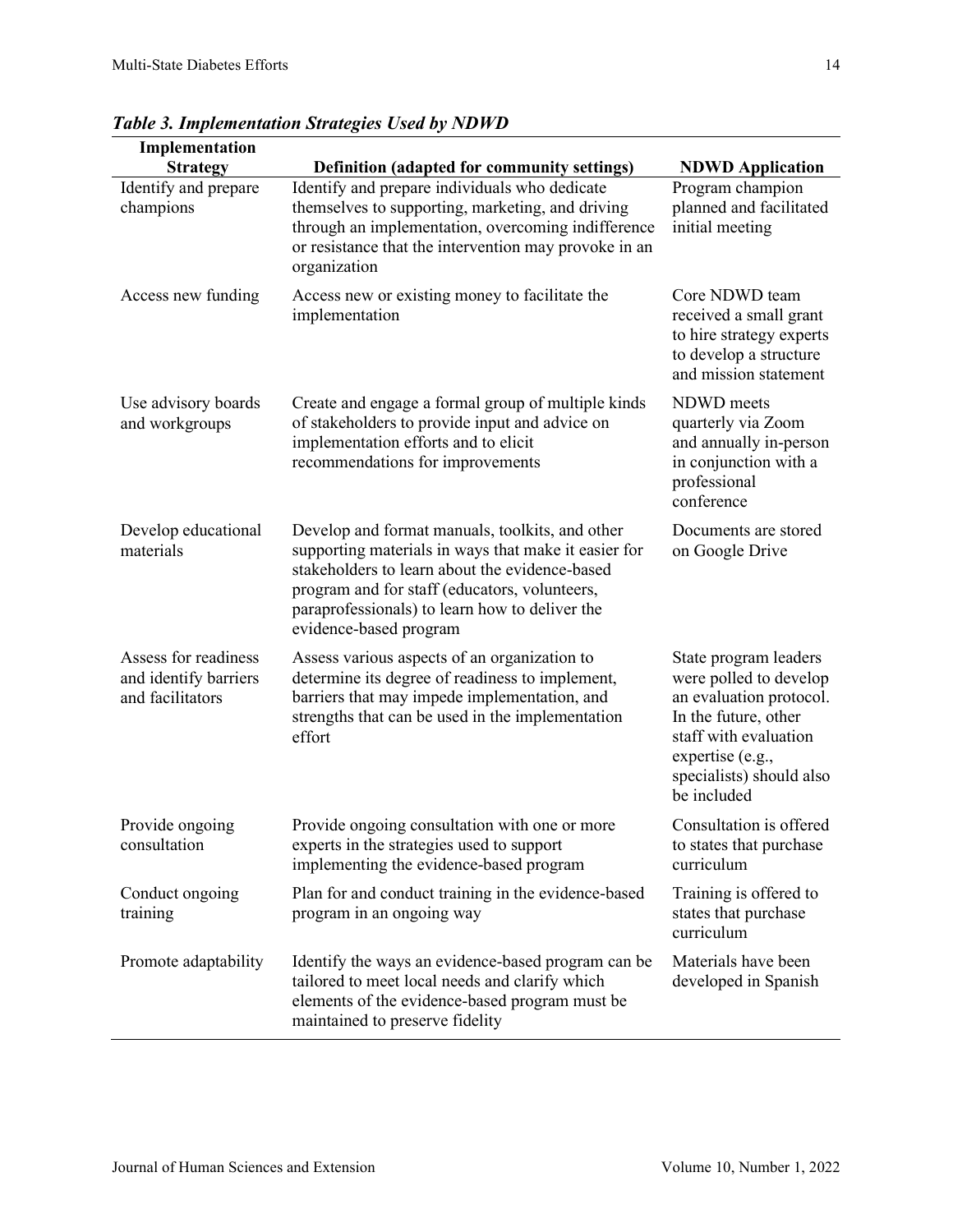## **References**

- Aarons, G. A., Sklar, M., Mustanski, B., Benbow, N., & Hendricks Brown, C. (2017). "Scalingout" evidence-based interventions to new populations or new health care delivery systems. *Implementation Science*, *12*, Article 111. [https://doi.org/10.1186/s13012-017-](https://doi.org/10.1186/s13012-017-0640-6) [0640-6](https://doi.org/10.1186/s13012-017-0640-6)
- Balis, L. E., & Harden, S. M. (2019). Scaling out a 4-H healthy meeting initiative: Challenges in implementation and comprehensive evaluation. *Journal of Nutrition Education and Behavior*, *51*(8), 1020–1024. <https://doi.org/10.1016/j.jneb.2019.05.288>
- Balis, L. E., & Harden, S. M. (2021). "Replanning" a statewide walking program through the iterative use of reach, effectiveness, adoption, implementation, and maintenance framework. *Journal of Physical Activity & Health, 18*(10), 1310–1317. <https://doi.org/10.1123/jpah.2021-0034>
- Balis, L. E., Houghtaling, B., & Buck, J. (n.d.). *Evaluating fidelity to the national Extension Dining with Diabetes program: Challenges and opportunities.* Manuscript submitted for publication.
- Balis, L. E., John, D., & Harden, S. M. (2019). Beyond evaluation: Using the RE-AIM framework for program planning in Extension. *Journal of Extension*, *57*(2), Article 4. <https://tigerprints.clemson.edu/joe/vol57/iss2/4/>
- Balis, L. E., Kennedy, L., Houghtaling, B., & Harden, S. M. (2021). Red, yellow, and green light changes: Adaptations to Extension health promotion programs. *Prevention Science*, *22*, 903–912*.* <https://doi.org/10.1007/s11121-021-01222-x>
- Balis, L. E., & Strayer, T. E., III. (2019). Evaluating "Take the Stairs, Wyoming!" through the RE-AIM Framework: Challenges and opportunities. *Frontiers in Public Health*, 7, 368– 368.<https://doi.org/10.3389/fpubh.2019.00368>
- Balis, L. E., Strayer, T. E., III, & Harden, S. M. (2021). First things first: Assessing needs, comfort, and role clarity for physical activity promotion. *Journal of Human Sciences and Extension, 9*(1), 123–138. <https://www.jhseonline.com/article/view/1020>
- Balis, L. E., Strayer, T. E., III, Ramalingam, N., & Harden, S. M. (2018). Beginning with the end in mind: Contextual considerations for scaling-out a community-based intervention. *Frontiers in Public Health, 6,* 1–14.<https://doi.org/10.3389/fpubh.2018.00357>
- Balis, L. E., Strayer, T. E., III, Ramalingam, N., Wilson, M., & Harden, S. M. (2019). Openaccess physical activity programs for older adults: A pragmatic and systematic review. *The Gerontologist*, *59*(4), e268–e278. <https://doi.org/10.1093/geront/gnx195>
- Bandura, A. (1986). *Social foundations of thought and action: A social-cognitive theory.* Prentice-Hall.
- Bauer, M., Damschroder, L., Hagedorn, H., Smith, J., & Kilbourne, A. (2015). An introduction to implementation science for the non-specialist. *BMC Psychology*, *3*, Article 32. <https://doi.org/10.1186/s40359-015-0089-9>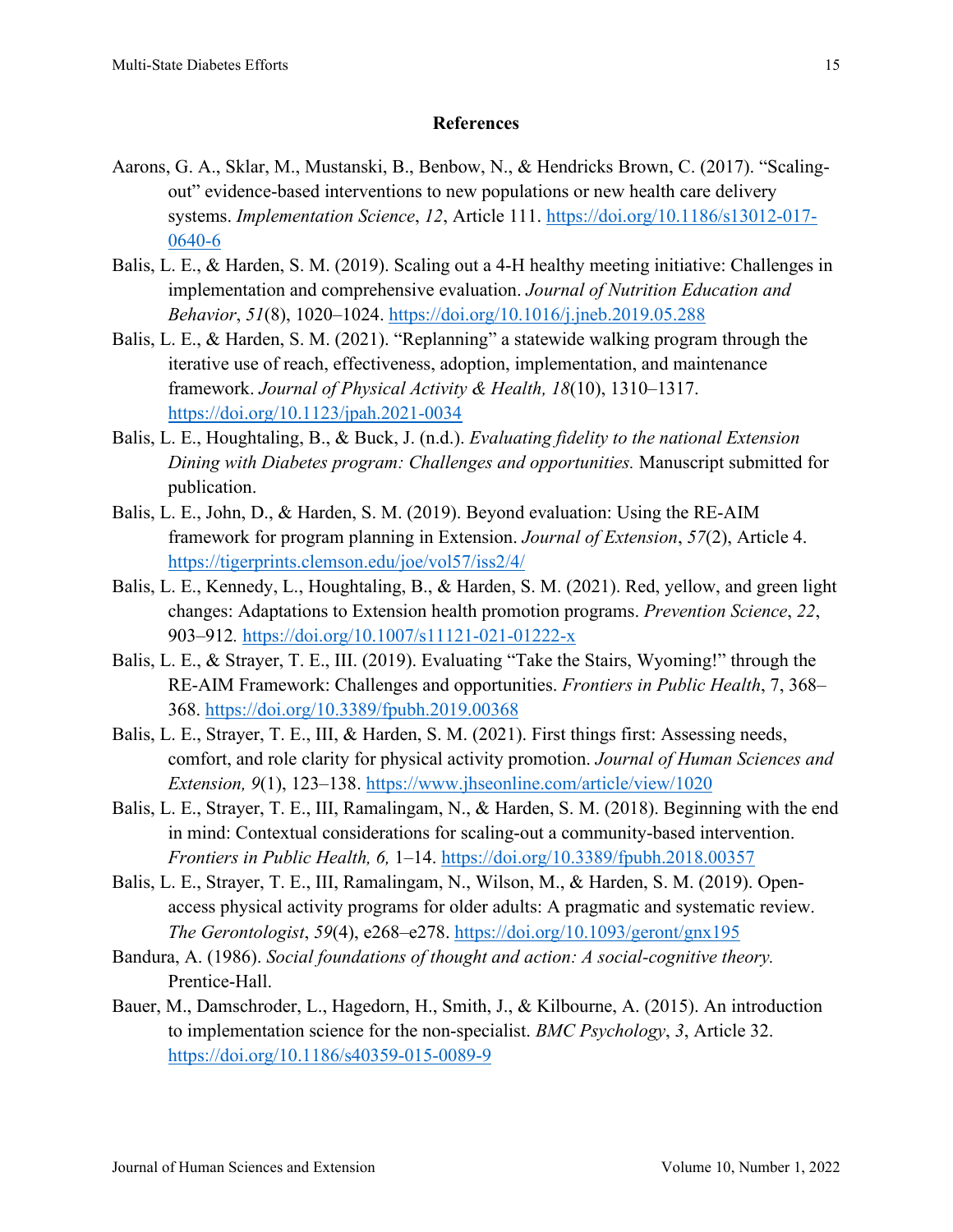- Braun, B., Bruns, K., Cronk, L., Kirk Fox, L., Koukel, S., Le Menestrel, S., Monroe Lord, L., Reeves, C., Rennekamp, R., Rice, C., Rodgers, M., Samuel, J., Vail, A., & Warren, T. (2014). *Cooperative Extension's National Framework for Health and Wellness*. [https://nifa.usda.gov/sites/default/files/resource/Cooperative\\_extensionNationalFramewor](https://nifa.usda.gov/sites/default/files/resource/Cooperative_extensionNationalFrameworkHealth.pdf) [kHealth.pdf](https://nifa.usda.gov/sites/default/files/resource/Cooperative_extensionNationalFrameworkHealth.pdf)
- Carvalho, M., Honeycutt, S., Escoffery, C., Glanz, K., Sabbs, D., & Kegler, M. (2013). Balancing fidelity and adaptation: Implementing evidence-based chronic disease prevention programs. *Journal of Public Health Management and Practice*, *19*(4), 348– 356.<https://doi.org/10.1097/PHH.0b013e31826d80eb>
- Chambers, D., & Norton, W. (2016). The Adaptome: Advancing the science of intervention adaptation. *American Journal of Preventive Medicine*, *51*(4), S124–S131. <https://doi.org/10.1016/j.amepre.2016.05.011>
- Chapman-Novakofski, K., & Karduck, J. (2005). Improvement in knowledge, social cognitive theory variables, and movement through stages of change after a community-based diabetes education program. *Journal of the American Dietetic Association*, *105*(10), 1613–1616. <https://doi.org/10.1016/j.jada.2005.07.010>
- Chen, L., Jacobson, J., Roberts, S., & Palm, D. (2012). Resource allocation and funding challenges for regional local health departments in Nebraska. *Journal of Public Health Management and Practice*, *18*(2), 141–147. <https://doi.org/10.1097/PHH.0b013e3182294fff>
- Chin, M. H., Goddu, A. P., Ferguson, M. J., & Peek, M. E. (2014). Expanding and sustaining integrated health care-community efforts to reduce diabetes disparities. *Health Promotion Practice*, *15*(2 Suppl), 29S–39S.<https://doi.org/10.1177/1524839914532649>
- Dollahite, J., Fitch, C., & Carroll, J. (2016). What does evidence-based mean for nutrition educators? Best practices for choosing nutrition education interventions based on the strength of the evidence. *Journal of Nutrition Education and Behavior*, *48*(10), 743–748. <https://doi.org/10.1016/j.jneb.2016.06.008>
- Downey, L. H., Peterson, D. J., Donaldson, J. L., & Hardman, A. M. (2017). An Extension application of the RE-AIM evaluation framework. *Journal of Extension*, *55*(3), Article 25. <https://tigerprints.clemson.edu/joe/vol55/iss3/25>
- Dunifon, R., Duttweiler, M., Pillemer, K., Tobias, D., & Trochim, W. M. K. (2004). Evidencebased Extension. *Journal of Extension*, *42*(2). <https://archives.joe.org/joe/2004april/a2.php>
- Fetsch, R. J., MacPhee, D., & Boyer, L. K. (2012). Evidence-based programming: What is a process an Extension Agent can use to evaluate a program's effectiveness? *Journal of Extension*, *50*(5), Article 2.<https://tigerprints.clemson.edu/joe/vol50/iss5/2/>
- Fincham, H., Bowen, E., Davis, K., Kaczor, C., Lester, D., Mowbray, R., & Porter, B. (2011). Use of automated phone calls to relay Extension educational messages. *Journal of Extension*, *49*(4), Article 27. <https://tigerprints.clemson.edu/joe/vol49/iss4/27/>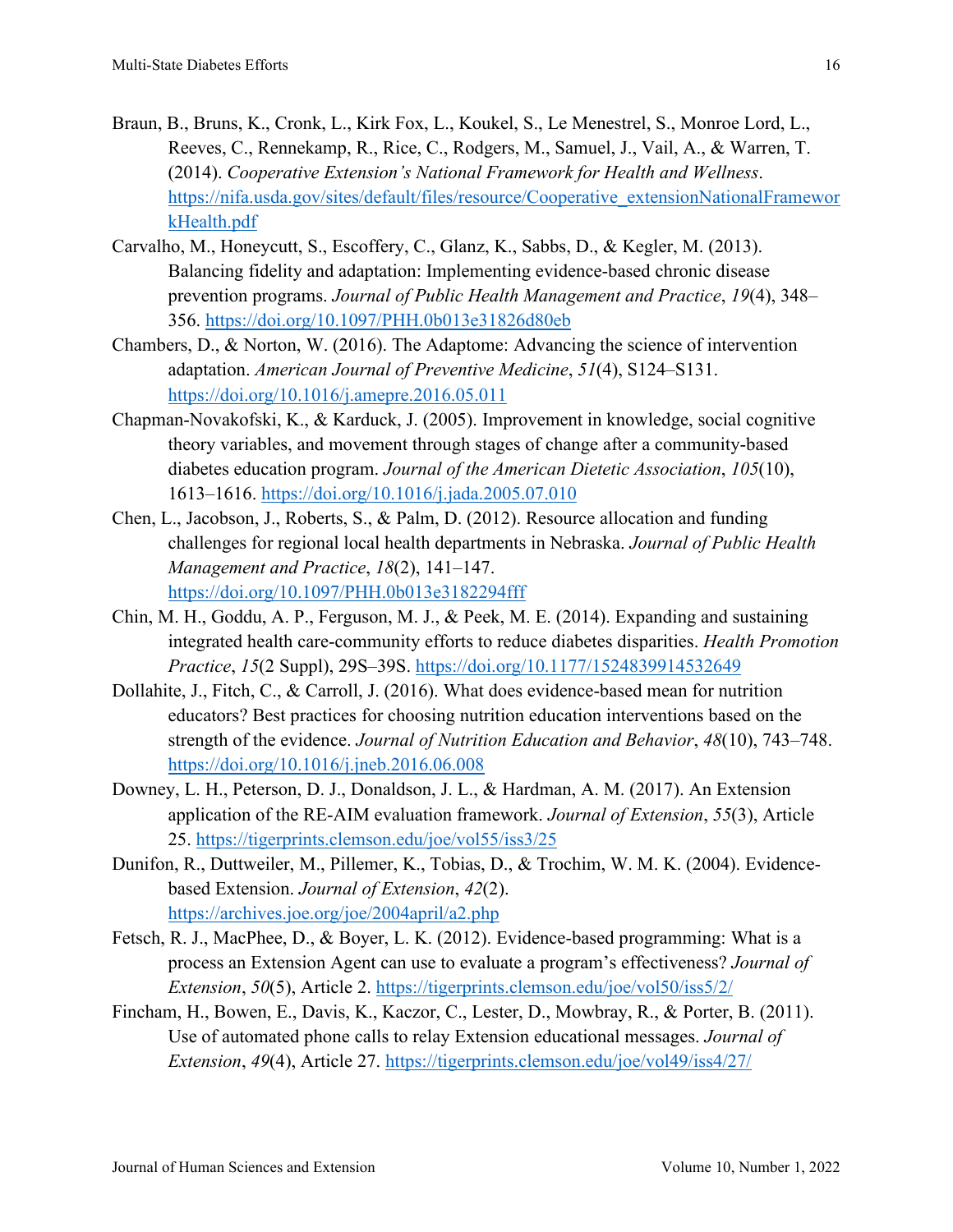- Franz, N. (2014). The role of evaluation in determining the public value of Extension. *Journal of Extension*, *52*(4), Article 32.<https://tigerprints.clemson.edu/joe/vol52/iss4/32/>
- Glasgow, R. E. (2013). What does it mean to be pragmatic? Pragmatic methods, measures, and models to facilitate research translation. *Health Education & Behavior*, *40*(3), 257–265. <https://doi.org/10.1177/1090198113486805>
- Glasgow, R. E., Harden, S. M., Gaglio, B., Rabin, B., Smith, M. L., Porter, G. C., Ory, M. G., & Estabrooks, P. A. (2019). RE-AIM planning and evaluation framework: Adapting to new science and practice with a 20-year review. *Frontiers of Public Health*, *7*(64). <https://doi.org/10.3389/fpubh.2019.00064>
- Glasgow, R. E., Vogt, T., & Boles, S. (1999). Evaluating the public health impact of health promotion interventions: The RE-AIM framework. *American Journal of Public Health*, *89*(9), 1322–1327. <https://doi.org/10.2105/ajph.89.9.1322>
- Griffie, D., James, L., Goetz, S., Balotti, B., Shr, Y., Corbin, M., & Kelsey, T. W. (2018). Outcomes and economic benefits of Penn State Extension's Dining with Diabetes program. *Preventing Chronic Disease, 15*, 170407.<https://doi.org/10.5888/pcd15.170407>
- Harden, S. M., Balis, L. E., Strayer, T., III, Prosch, N., Carlson, B., Lindsay, A., Estabrooks, P. A., Dzewaltowski, D. A., & Gunter, K. B. (2020). Strengths, challenges, and opportunities for physical activity promotion in the century-old National Cooperative Extension System. *Journal of Human Sciences and Extension*, *8*(3), 104–124. <https://www.jhseonline.com/article/view/834/862>
- Harden, S. M., Balis, L. E., Wilson, M. L., & Strayer, T., III. (2021). Assess, plan, do, evaluate, and report: Iterative cycle to remove academic control of a community-based physical activity program. *Preventing Chronic Disease, 18,* 200513. <https://doi.org/10.5888/pcd18.200513>
- Harden, S. M., Ramalingam, N. S., Breig, S. A., & Estabrooks, P. A. (2019). Walk this way: Our perspectives on challenges and opportunities for Extension statewide walking promotion programs. *Journal of Nutrition Education and Behavior*, *51*(1), 636–643. <https://doi.org/10.1016/j.jneb.2018.12.010>
- Harden, S. M., Smith, M. L., Smith-Ray, R. G., Ory, M. L., Estabrooks, P. A., & Glasgow, R. E. (2018). RE-AIM in clinical, community, and corporate settings: Perspectives, strategies, and recommendations to enhance public health impact. *Frontiers in Public Health*, *6*(71). <https://doi.org/10.3389/fpubh.2018.00071>
- Harden, S. M., Steketee, A., Glasgow, T., Glasgow, R. E., & Estabrooks, P. A. (2020). Suggestions for advancing pragmatic solutions for dissemination: Potential updates to evidence-based repositories. *American Journal of Health Promotion*, *35*(2), 289–294. <https://doi.org/10.1177/0890117120934619>
- Holden, R. J., Scott, A. M. M., Hoonakker, P., L., Hundt, A. S., & Carayon, P. (2015). Data collection challenges in community settings: Insights from two field studies of patients with chronic disease. *Quality of Life Research*, *24*(5), 1043–1055. <https://doi.org/10.1007/s11136-014-0780-y>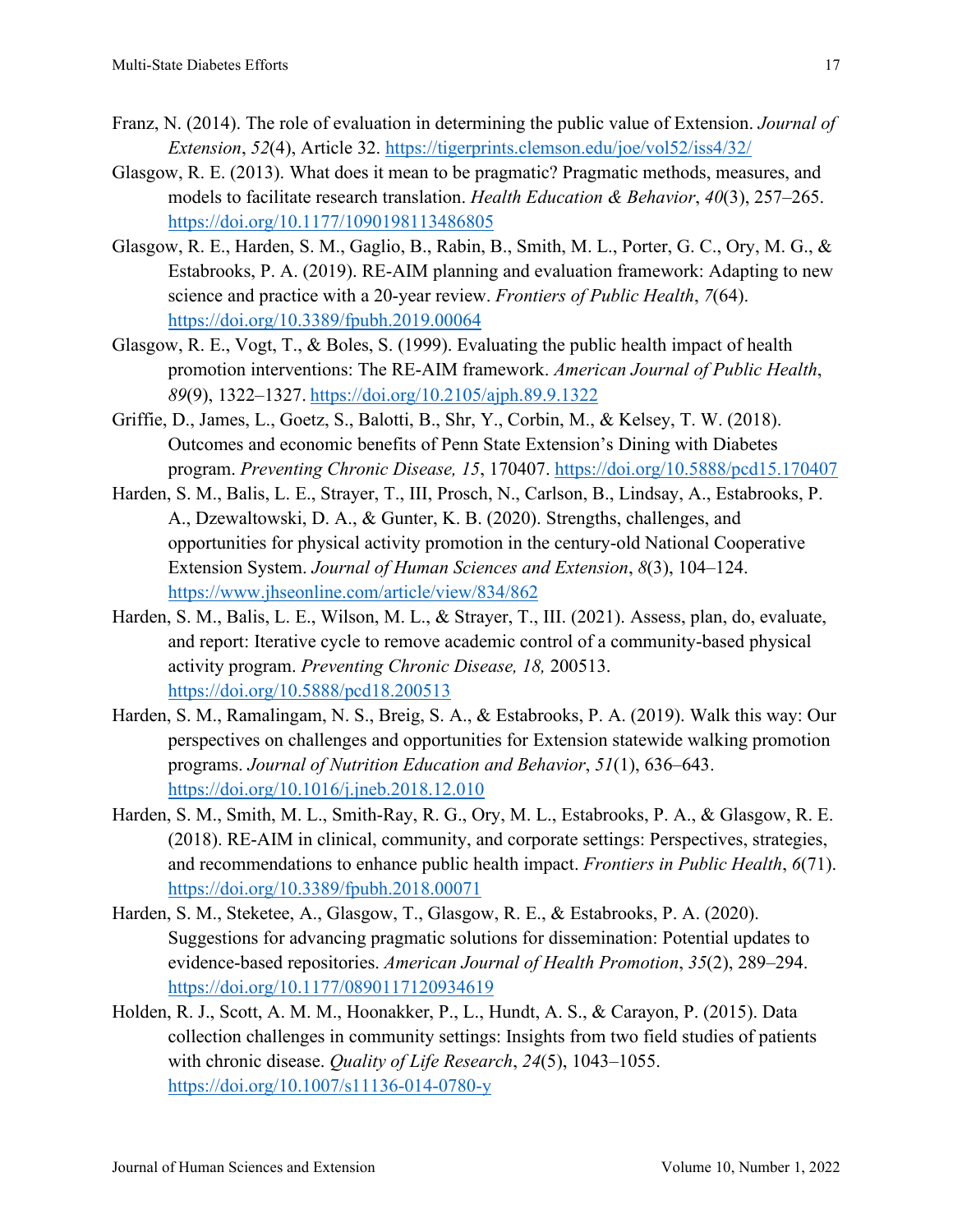- Hood, K., Hilliard, M., Piatt, G., & Ievers-Landis, C. (2018). Effective strategies in encouraging behavior change in people with diabetes. *Diabetes Management (London, England), 5*(6), 499–510.
- Kushner, J., Crave, M., & Jones, L. (2017). *Assessing system gaps in Extension Education evaluation resources.* Program Development and Evaluation, Cooperative Extension, University of Wisconsin-Extension.
- National Cancer Institute. (2020). *Research-tested intervention programs.*  <https://rtips.cancer.gov/rtips/index.do>
- Powell, B. J., Waltz, T. J., Chinman, M. J., Damschroder, L. J., Smith, J. L., Matthieu, M. M., Proctor, E. K., & Kirchner, J. E. (2015). A refined compilation of implementation strategies: Results from the Expert Recommendations for Implementing Change (ERIC) project. *Implementation Science*, *10*, Article 21. [https://doi.org/10.1186/s13012-015-](https://doi.org/10.1186/s13012-015-0209-1) [0209-1](https://doi.org/10.1186/s13012-015-0209-1)
- Raidl, M., Spain, K., Hartman-Cunningham, M., Lanting, R., Lockard, M., Johnson, S., Spencer, M., Sant, L., Welch, J., & Liddil, A. (2007). The healthy diabetes plate. *Preventing Chronic Disease*, *4*(1), A12.
- Remley, D., Buys, D., Cronk, L., Duffy, V., Garden-Robinson, J., Horowitz, M., McGee, B., Nelson, C., Prevedel, S., Reicks, M., & Warren, T. (2018). The role of Cooperative Extension in chronic disease prevention and management: Perspectives from professionals in the field. *Journal of Human Science & Extension*, *6*(2), 15–25. <https://www.jhseonline.com/article/view/716/618>
- Thorpe, K. E., Zwarenstein, M., Oxman, A. D., Treweek, S., Furberg, C. D., Altman, D. G., Tunis, S., Bergel, E., Harvey, I., Magid, D. J., & Chalkidou, K. (2009). A pragmatic– explanatory continuum indicator summary (PRECIS): A tool to help trial designers. *Journal of Clinical Epidemiology*, *62*(5), 464–475. <https://doi.org/10.1016/j.jclinepi.2008.12.011>
- United States Department of Agriculture. (n.d.) *Civil rights compliance review guide: Extension programs*. [https://extension.unh.edu/resources/files/Resource000672\\_Rep694.pdf](https://extension.unh.edu/resources/files/Resource000672_Rep694.pdf)
- White, K., Gebremariam, A., Lewis, D., Nordgren, W., Wedding, J., Pasek, J., Garrity, A., Hirschfeld, E., & Lee, J. (2018). Motivations for participation in an online social media community for diabetes. *Journal of Diabetes Science and Technology*, *12*(3), 712–718. <https://doi.org/10.1177/1932296817749611>
- Zoellner, J., Van Horn, L., Gleason, P., & Boushey, C. (2015). What is translational research? Concepts and applications in nutrition and dietetics. *Journal of the Academy of Nutrition and Dietetics*, *115*, 1057–1071.<https://doi.org/10.1016/j.jand.2015.03.010>

*Laura E. Balis*, PhD, is a Research Scientist at Pacific Institute for Research and Evaluation. She earned her PhD at Virginia Tech in Human Nutrition, Foods, and Exercise with an emphasis on behavioral and implementation science. Her research focuses on translating evidence-based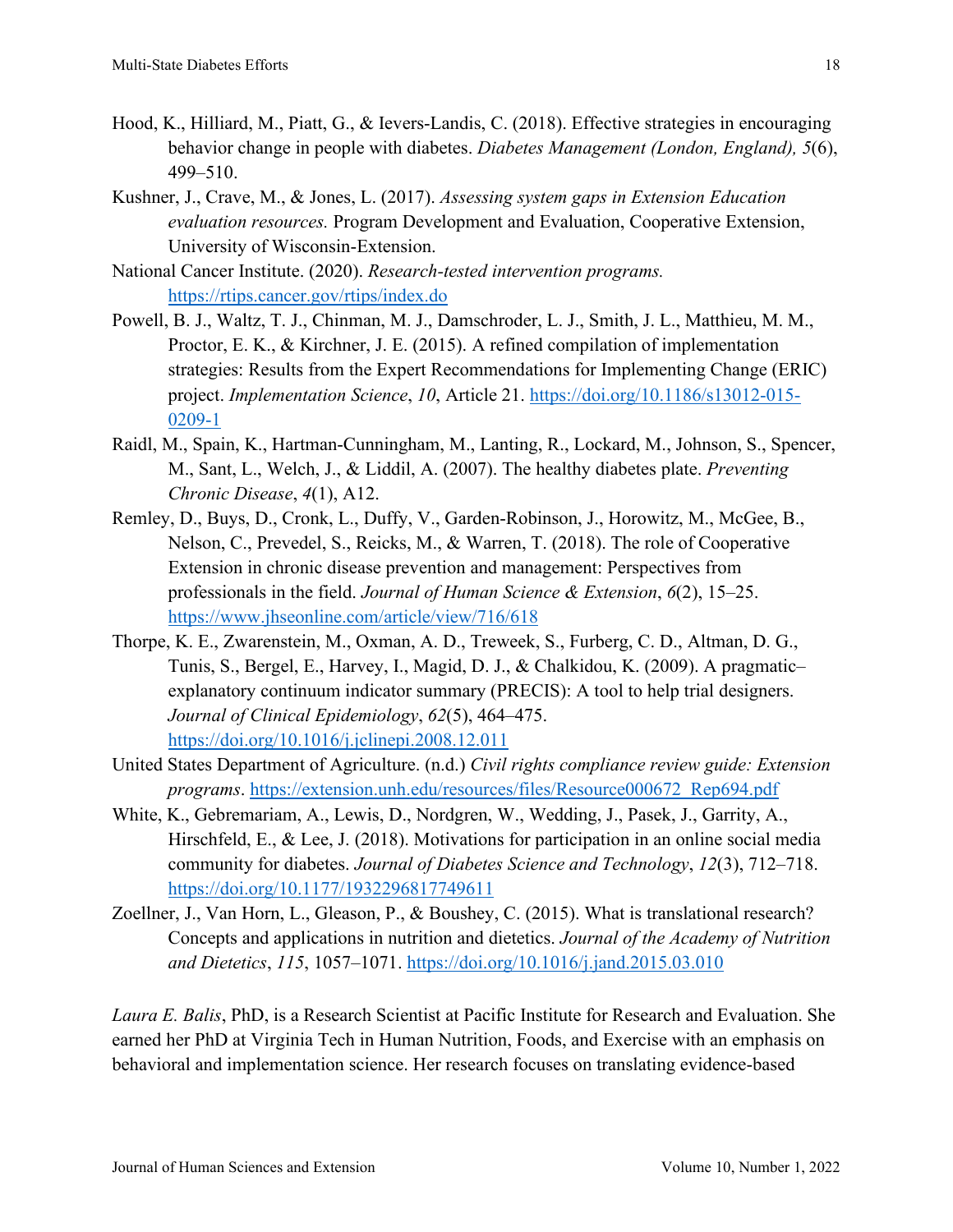physical activity and nutrition programs for diverse populations into community settings. Direct correspondence to Dr. Balis at lbalis@pire.org

*Shari L. Gallup*, MS, is an Extension Educator at Ohio State University and a Certified Health and Wellness Coach and has been making a difference for over 20 years in the areas of diabetic education, health and wellness, food safety, and using functional food to fight disease.

*Heather Norman-Burgdolf*, PhD, is an Assistant Professor and Extension Specialist for Nutrition and Health at the University of Kentucky. Her research and programming use policy, system, and environmental strategies to increase access to nutritious foods and enhance local food environments.

*Julie Buck*, RDN, EdD, is a Family and Consumer Sciences Educator at the University of Idaho Extension, focusing on community-based nutrition, food preservation, and food safety programs. As a Registered Dietitian, she focuses on healthy behavior choices throughout the lifespan.

*Pam Daniels*, MA, DE, is a Michigan State Cooperative Extension Educator. Pam is a Diabetes Educator and holds a master's degree in Human Service Health & Wellness Counseling. Her efforts include local, state, and multi-state outreach to improve chronic disease and diabetes selfmanagement.

*Dan Remley*, MSPH, PhD, is an Associate Professor and Field Specialist for Ohio State University Extension. His work encompasses diabetes education, healthy food access, and sustainability. He is recognized for his work in developing choice food pantries.

*Lisa Graves*, MS, RD, LD, is an Assistant Program Leader with Purdue Extension, where she provides training to new HHS Extension Educators and builds Extension relationships with faculty. As a Registered Dietitian, she fosters health and wellness through community-based educational programs.

*Margaret Jenkins* has an MEd in Family & Consumer Sciences from Miami University. She is an Assistant Professor and Family & Consumer Sciences Educator with Ohio State University Extension. Her specializations are health and wellness, financial wellness, and youth leadership development.

*Gayle Price*, MS, RD, LD, is the Program Leader Coordinator and Extension Specialist for Kansas State University and Extension. She provides leadership for Family and Consumer Sciences programming at the state and regional level with a focus on evidence-based health and wellness programs.